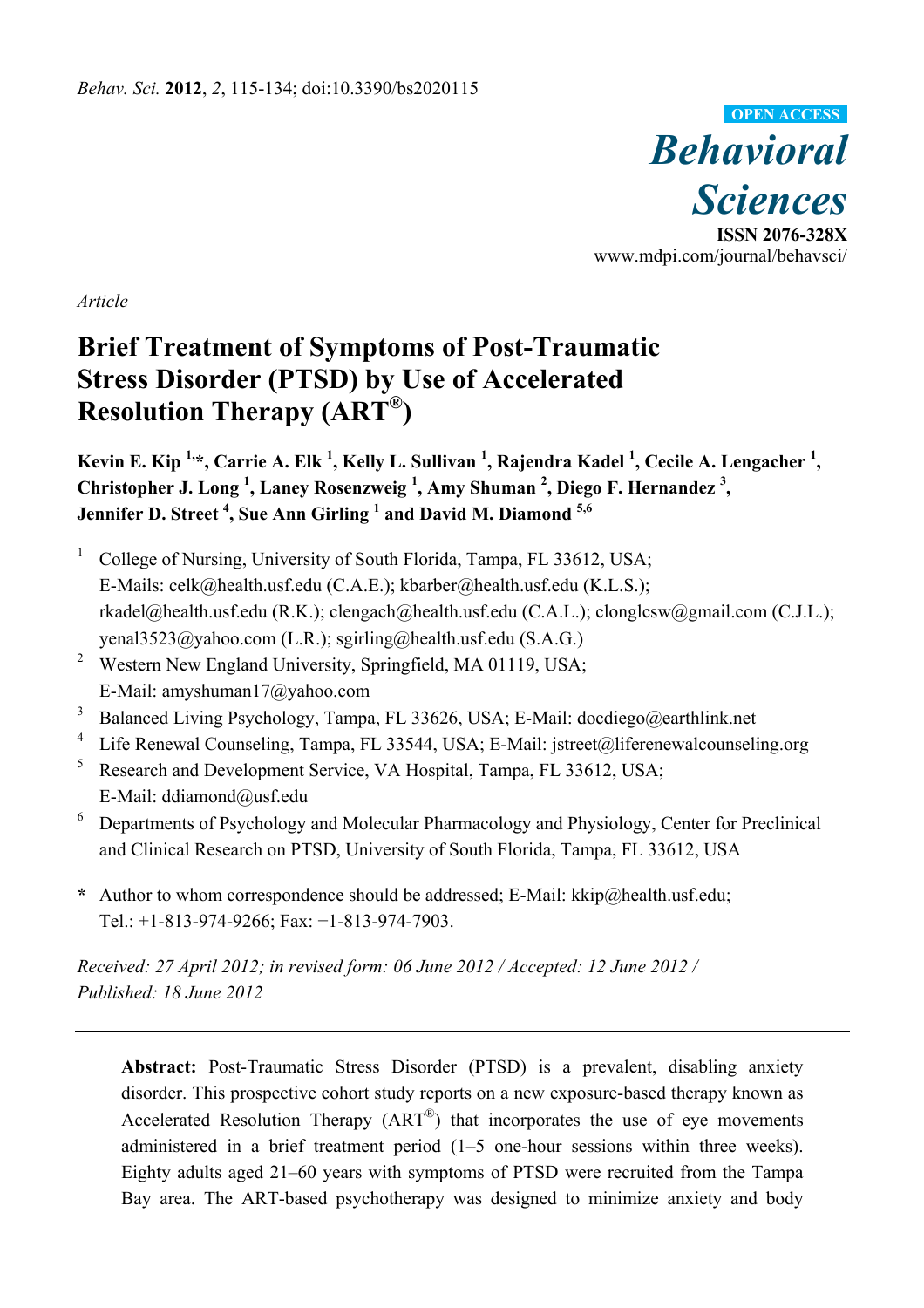sensations associated with recall of traumatic memories and to replace distressing images with favorable ones. Participants' mean age was 40 years, 77% were female, and 29% were Hispanic. Participants underwent a median of three ART sessions, 66 of 80 (82.5%) completed treatment, and 54 of 66 (81.8%) provided 2-month follow-up data. Mean scores pre- and post-ART and at 2-month follow-up were: PTSD Checklist: 54.5  $\pm$  12.2 *vs.* 31.2  $\pm$  11.4 *vs.* 30.0  $\pm$  12.4; Brief Symptom Inventory: 30.8  $\pm$  14.6 *vs.* 10.1  $\pm$  10.8 *vs.* 10.1  $\pm$  12.1; Center for Epidemiologic Studies Depression Scale: 29.5  $\pm$  10.9 *vs.*  $11.8 \pm 11.1$  *vs.*  $13.5 \pm 12.1$ ; Trauma Related Growth Inventory-Distress scale:  $18.9 \pm 4.1$ *vs.* 7.4  $\pm$  5.9 *vs.* 8.2  $\pm$  5.9 (*p* < 0.0001 for all pre-ART *vs.* post-ART and 2-month comparisons). No serious adverse events were reported. ART appears to be a brief, safe, and effective treatment for symptoms of PTSD.

**Keywords:** psychological trauma; PTSD; exposure therapy; eye movements; bilateral stimulation; brief treatment

# **1. Introduction**

Post-Traumatic Stress Disorder (PTSD) is a prevalent, disabling anxiety disorder that may occur after witnessing a traumatic event which then evokes a combination of re-experiencing, avoidance, numbing, and/or arousal symptoms [1]. Among adults 18 and older in the U.S. population, lifetime and past year prevalence of PTSD have been estimated at 6.8% and 3.5%, respectively [2]. The prevalence of PTSD varies considerably among subgroups, and is much higher than the national average among women [3], U.S. service members [4], and veterans [5,6]. Comorbidity rates of PTSD with other medical, mental health, and substance abuse disorders may exceed 80% [2]. The most common disorders seen in PTSD patients are depressive disorders, panic disorder, other anxiety disorders, substance abuse or dependence, and personality disorders [6–8]. In addition, PTSD is associated with indicators of poor general health—increased physical symptoms, high somatic symptom severity, and higher numbers of sick call visits and missed workdays [9]. This high prevalence of psychological and physical comorbidities is associated, in turn, with impaired family relationships, work relationships, and friendships [10], which may contribute to the reported increased risk of suicidal behavior [11].

First line evidence-based cognitive-behavioral treatments (CBT) for PTSD include Cognitive Processing Therapy (CPT), Prolonged Exposure (PE) therapy, and Eye Movement Desensitization and Reprocessing (EMDR) which lead to clinically improved outcomes in approximately 50% of all treated cases [12–14]. CPT, which entails 12 treatment sessions, focuses on challenging and modifying maladaptive beliefs related to the trauma, while including a written exposure component [15]. PE, which includes imaginal and *in vivo* exposure to safe situations that have been avoided because they elicit traumatic memories, typically requires 8–15 treatment sessions [16]. EMDR [17,18] engages in imaginal exposure to a trauma while simultaneously performing saccadic eye movements. It is an 8-phase program that entails 5–15 treatment sessions. In addition to CBT, pharmacological treatment with selective serotonin reuptake inhibitors (SSRI's) has been specifically approved by the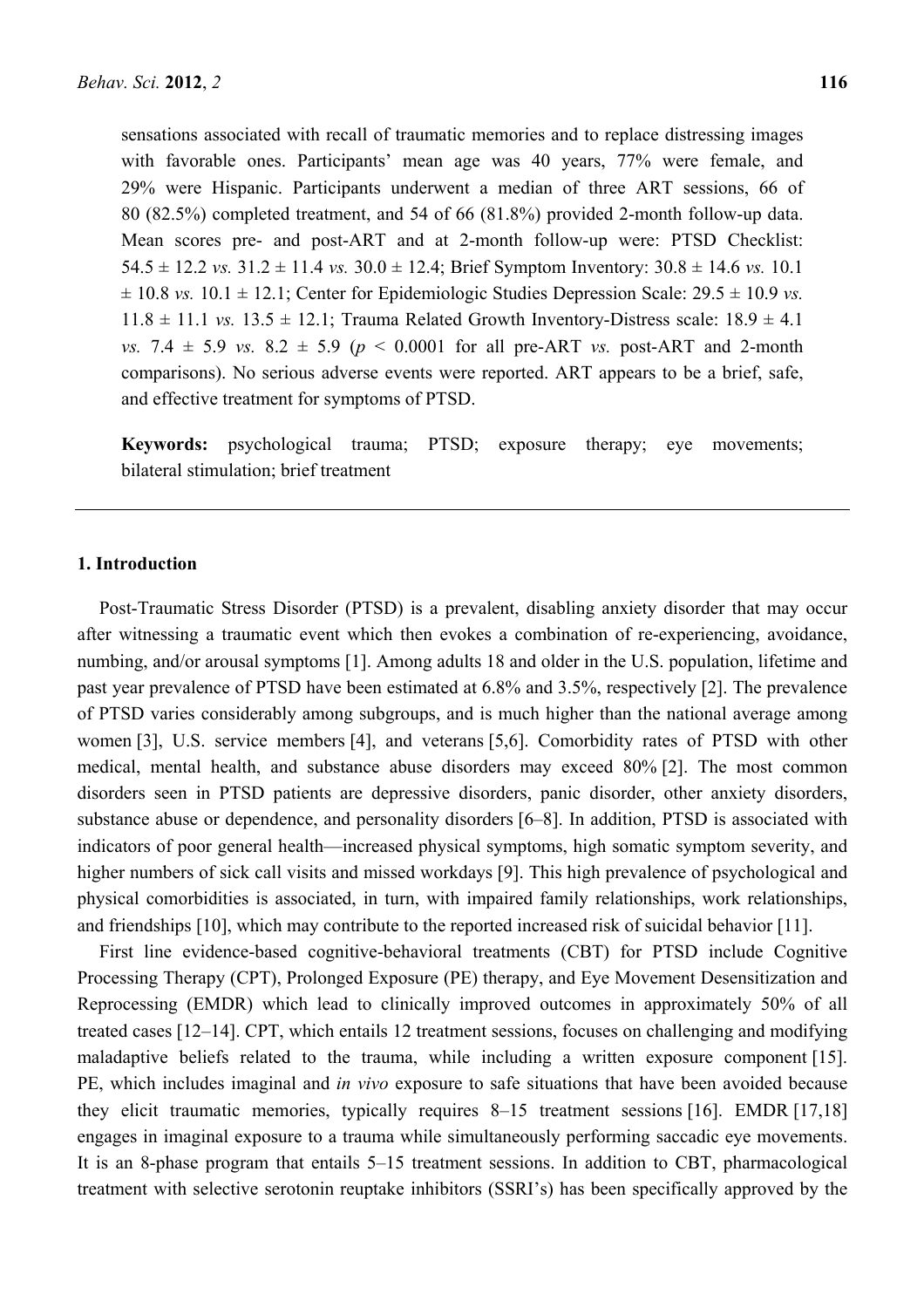FDA for treatment of PTSD [19]. However, SSRI's usually do not eliminate all symptoms, and potential side effects need to be continuously monitored during use [20].

Overall, no single approach has been shown to be completely efficacious in the treatment of broad range of symptoms in PTSD. Hence, there remains intense interest in exploring new ways to advance PTSD treatment effectiveness, accessibility, and delivery. This includes drawing on strengths of individual therapies, and ideally, reducing overall treatment duration. These conditions led to the development of a new form of exposure-based therapy in 2008 known as Accelerated Resolution Therapy (ART<sup>®</sup>) that uses eye movements and is the focus of this report. This therapy was developed to be highly procedural (standardized) and to be administered to patients in a shorter period of time than first-line evidence-based treatments for PTSD (1–5 sessions in 3 weeks).

# **2. Materials and Methods**

# *2.1. Participant Inclusion and Exclusion*

Beginning in May of 2011, a federally-funded prospective cohort treatment study of adults with symptoms of PTSD was initiated at the University of South Florida (USF) in Tampa, FL. Participant inclusion criteria were: (i) between the age of 21–60 years inclusive; (ii) symptoms indicative of PTSD, as defined as a score of >40 on the PTSD Checklist (range 17–85)—civilian version (PCL-C) [21,22], or in the absence of a score >40, other documented evidence of symptoms, including a high PTSD subscale score and/or endorsement of specific PTSD item responses on the Psychiatric Diagnostic Screening Questionnaire (PDSQ); (iii) ability to read and speak English to complete survey questions; and (iv) denial of suicidal and homicidal ideation or intent and no evidence of psychotic behavior or otherwise being in psychological crisis. Exclusion criteria were: (i) brain injury prohibiting speech, writing, and purposeful actions; (ii) current suicidal ideation; (iii) major psychiatric disorder primary to symptoms of psychological trauma and anticipated to interfere with treatment (e.g., schizophrenia, bipolar disorder); (iv) current treatment for substance abuse; (v) previous diagnosis of eye movement disorder anticipated to interfere with treatment (e.g., amblyopia); and (vi) any medical condition that, in the judgment of the Principal Investigator and/or ART therapist, may place the individual at high risk due to a potential heightened emotional reaction (e.g., previous heart attack, seizure disorder). Individuals with previous treatment for symptoms of PTSD, yet with residual symptoms that met inclusion criteria upon screening, were eligible for the study.

# *2.2. Recruitment*

Participant recruitment occurred through caseload referrals from licensed mental health therapists in the study area, flyers and brochures, direct meetings with providers of mental health services, and as a result of local media coverage of ART. All participants were treated at the USF College of Nursing and received \$20 for completion of self-report questionnaires (see below) before and after treatment and at 2-month follow-up. The study protocol was approved by the USF Institutional Review Board and all participants provided written informed consent.

# *2.3. Therapist Training*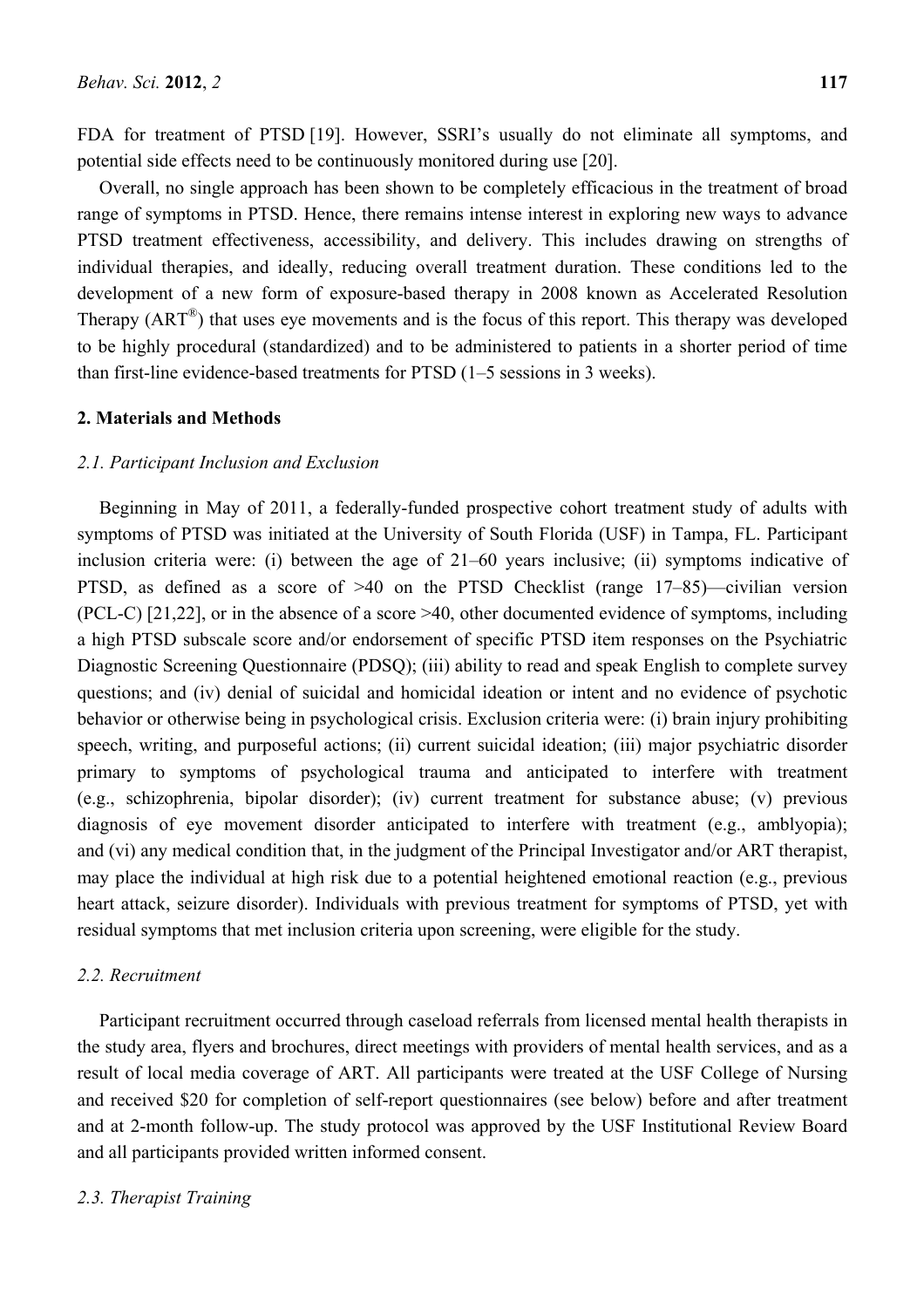All therapists underwent intensive training in ART conducted in person by the developer (L.R.) and lead trainer (A.S.) and in accordance with the ART training manual. This included two 8-hour days on the theory, principles, and protocol for conducting ART including intake assessment, intervention techniques, eye movement regimen, challenges and solutions, and closure techniques. This was followed by directly-observed supervised practice, and then follow-up training and assessment. A total of 8 therapists conducted the ART sessions including: 1 Clinical Psychologist (Psy.D.); 4 licensed mental health counselors (LMHC); 2 licensed clinical social workers (LCSW); and 1 licensed marriage and family therapist (LMFT). Therapists included males and females and those of Hispanic and non-Hispanic ethnicity.

## *2.4. Participant Intake Assessment*

Participants completed 3 screening instruments as part of their intake assessment. This included the 17-item PCL-C Checklist [21,22], a self-developed 9-item ART Intake Questionnaire, and the 125-item (yes/no) PDSQ. The PDSQ was used to screen for Axis I disorders and serve as a baseline assessment of psychopathology. This instrument has been validated against diagnostic criteria and interview-derived diagnoses over the course of 10 years and more than 3,000 administrations [23,24]. It can be quickly hand scored to obtain a total score (which functions as a global indicator of psychopathology) plus scale scores for 13 disorders: Major Depressive Disorder, Generalized Anxiety Disorder, Panic Disorder, PTSD, Alcohol Abuse/Dependence, Drug Abuse/Dependence, Psychosis, Bulimia/Binge-Eating Disorder, Somatization Disorder, Obsessive-Compulsive Disorder, Social Phobia, Hypochondriasis, and Agoraphobia. Six items on the depression scale provide a measure of suicidal ideation. In general, a T-score of 40–60 is consistent with the level of symptomatology typically seen in the outpatient population, and indicates the presence of significant psychological distress (*i.e.*, need for treatment). "Screen fail" participants (*i.e.*, those not meeting enrollment criteria, including those with a T-score >70 indicating need for a higher level of care) were offered a direct referral for counseling in the community, or 2 complimentary sessions of an empirically-based method of psychotherapy at the study site (and appropriate referral thereafter).

# *2.5. ART Protocol*

The ART protocol is theoretically grounded in and uses cognitive behavioral and experiential therapies along with psychodynamic psychotherapy. ART was developed to treat both physiological and cognitive aspects of PTSD, which as a disorder, has been described as a consequence of failed memory processing when the brain fails to appropriately consolidate and integrate *episodic* memory into the *semantic* memory system [25]. This breakdown of the normal process of memory transfer and integration has been proposed to lead to continued maintenance of the episodic memory and its affect in an inappropriately strong and affect-laden form [25]. By protocol, the repeated use of sets of eye movements in ART are conducted to facilitate the separation (elimination) of physiological sensations associated with purposeful recall of traumatic experiences prior to cognitive intervention. Then, a technique known as Voluntary Image Replacement (VIR) is used "replace" the distressing images (but not narrative memory) with more pleasing images. Thus, it is postulated that ART aims to transfer and integrate episodic memories from the hippocampus into the neocortex, an activity that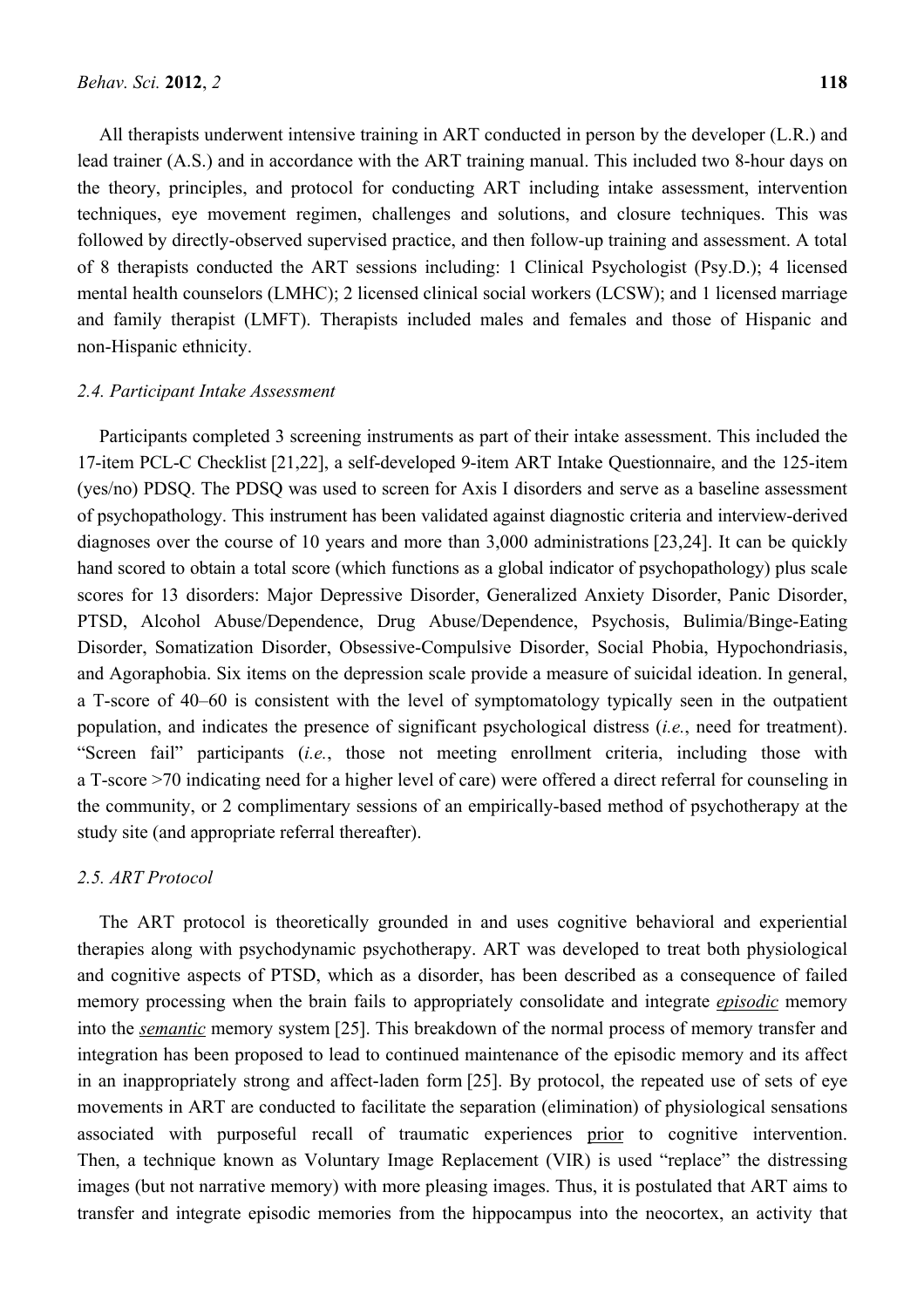may efficiently occur after the heightened physiological responses invoked by exposure therapy have been minimized (*i.e.*, the subject is no longer in "fight or flight" mode, and neocortical integration can occur). The use of VIR parallels Imaging Rescripting (IR) ("Type A") in which a preexisting negative mental image is transformed into a more benign image (*i.e.*, negative image to positive image through rescripting) [26], and which has been successfully used to treat survivors of traumatic industrial accidents suffering from PTSD [27].

Thus, unique features of ART include: (i) a central focus on reconsolidating disturbing memories; (ii) a fixed number of eye movements (sets of 40) to reduce physiological and affective responses during focused recall of events; (iii) continuous assessment of physiological sensations and images targeted for cognitive reduction/removal; and (iv) patient directed re-envisioning of events in a resolving narrative with the VIR. Despite similarities with EMDR, the most poignant differences between ART and EMDR are: (i) *Images*: ART uses the VIR technique to change the actual recall of images (*i.e.*, from negative to positive), whereas EMDR aims to cognitively desensitize the client about their trauma (images); (ii) *Sensation processing*: ART spends considerably more time processing physiological sensations than EMDR, and by protocol, dictates that after each "scene-focused" set of eye movements, the therapist use a corresponding set of eye movements specifically to process (remove) physiological sensations; (iii) *Standardization*: For each set of eye movements, ART uses a fixed number (40) to help the client process, but not be flooded with information, whereas EMDR changes the number of eye movements. In addition, ART clinicians use a set of standard interventions (e.g., the "Director") and a fidelity checklist from the ART training manual, whereas EMDR is less standardized and may require the therapist to come up with their own "Cognitive Interweave" when they get "stuck". Thus, unlike EMDR, ART is purposely not free-associative.

The length of treatment with ART is based on processing of one or more traumatic scenes identified as contributing to symptoms of PTSD. An average of three representative scenes may be processed to eliminate presenting sensations and symptoms, with an apparent generalizing effect for any remaining scenes. Thus, treatment is completed when the scene or representative scenes are processed and the participant reports significant or full relief from these scenes. Depending on circumstances, it is possible to process up to three scenes in a one hour session.

# *2.6. Individual ART Sessions*

Participants underwent between 1–5 sessions of ART (within 3 weeks), each approximately 60 to 75 minutes in length. In brief, the 2 major components of each ART session were: (i) minimize or eliminate physiological response associated with recall of the traumatic memory(ies); and (ii) re-envisioning of events (images) with the VIR technique. Thus, individual sessions included: (i) initial assessment of Subjective Units of Distress (SUDS) on a 10-point scale; (ii) discussion with the participant on the intended use of the VIR for the distressing scene(s) to be treated; (iii) with use of lateral eye movements, reduction or elimination of anxiety and/or somatic sensations associated with purposeful recall of the traumatic memory(ies); (iv) therapist-directed implementation of a creative intervention(s) (from the ART manual) to achieve the VIR; (v) attempted recall of the original distressing scene *versus* the new scene to assess participant response to the VIR; (vi) therapist-directed discussion about any future events anticipated to trigger the symptoms associated with the original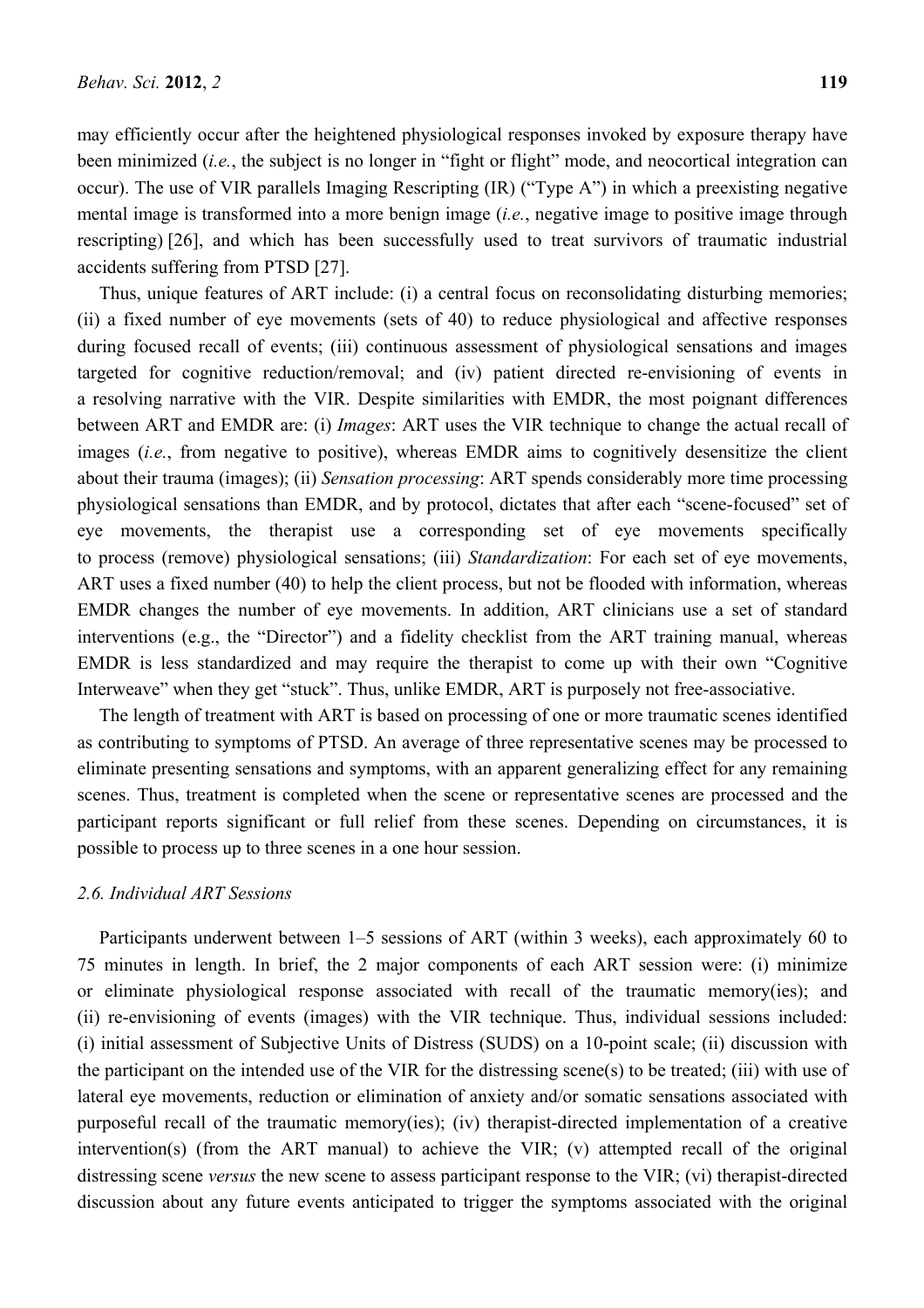memory and, if found, implementation of an ART intervention to neutralize their potential potency; (vii) closure assessment, to include discussion of any future traumatic memories to be treated in subsequent ART sessions; and (viii) session closeout assessment of SUDS on 10-point scale. The total number of ART sessions required for treatment completion varied by participant, and was based on the number and length of traumatic scenes to be processed (*i.e.*, those associated with PTSD), including "new" scenes identified during processing of the index scene(s) for which the participant originally sought treatment.

# *2.7. Data Collection*

After written consent and clinical screening for determination of study eligibility, participants completed a demographic and brief medical history questionnaire. Baseline completion of self-reported outcome measures (in addition to the previously completed PCL-C) included the following measures: 18-item Brief Symptom Inventory (BSI) [28]; 20-item Center for Epidemiologic Studies Depression Scale (CES*-*D) [29]; 21-item State-Trait Inventory for Cognitive and Somatic Anxiety (STICSA) [30]; 26-item Self-Compassion Scale (SCS) [31]; 29-item Aggression Questionnaire (AQ) [32]; 10-item Alcohol Use Disorder Identification Test (AUDIT) [33]; 32-item Trauma-Related Guilt Inventory (TRGI) [34]; 21-item Post-Traumatic Growth Inventory (PTGI) [35]; and the Pittsburgh Sleep Quality Index (PSQI) [36]. These measures were selected to assess a wide range of psychological treatment response and on the basis of established reliability and validity. The outcome measures were completed immediately before the first ART session, after the final ART session, and at 2 months post-treatment. Occurrence of adverse events was inquired by the treating therapist prior to each ART session including the nature and intensity of each event, subsequent treatment actions, and judgment as to whether the event was causally related to use of ART.

# *2.8. Statistical Methods*

Continuous variables are expressed as mean  $\pm$  standard deviation (SD); categorical variables are presented as percentages. Paired *t* tests were used to compare changes in the above defined outcome measures before and after treatment completion and at 2-month follow-up. Standardized effect sizes for outcome measures were calculated as: ((mean before ART − mean after ART)/standard deviation of treatment difference scores) [37]. McNemar's test for paired data was used to compare the proportion of subjects using medications, as well as those above established clinical cutoff scores for PTSD, depression, and sleep dysfunction before and after treatment with ART and at 2-month follow-up. In sensitivity analyses, analysis of covariance (ANCOVA) was used to compare initial treatment response between participants with and without 2-month follow-up data. Due to multiple comparisons, a "corrected" two-tailed *p* value of <0.01 was used to define statistical significance.

# **3. Results**

#### *3.1. Screening and Enrollment*

A total of 97 persons were screened, of whom, 17 (17.5%) were determined to be ineligible for the study. Primary reasons for ineligibility included major concomitant psychiatric disorder primary to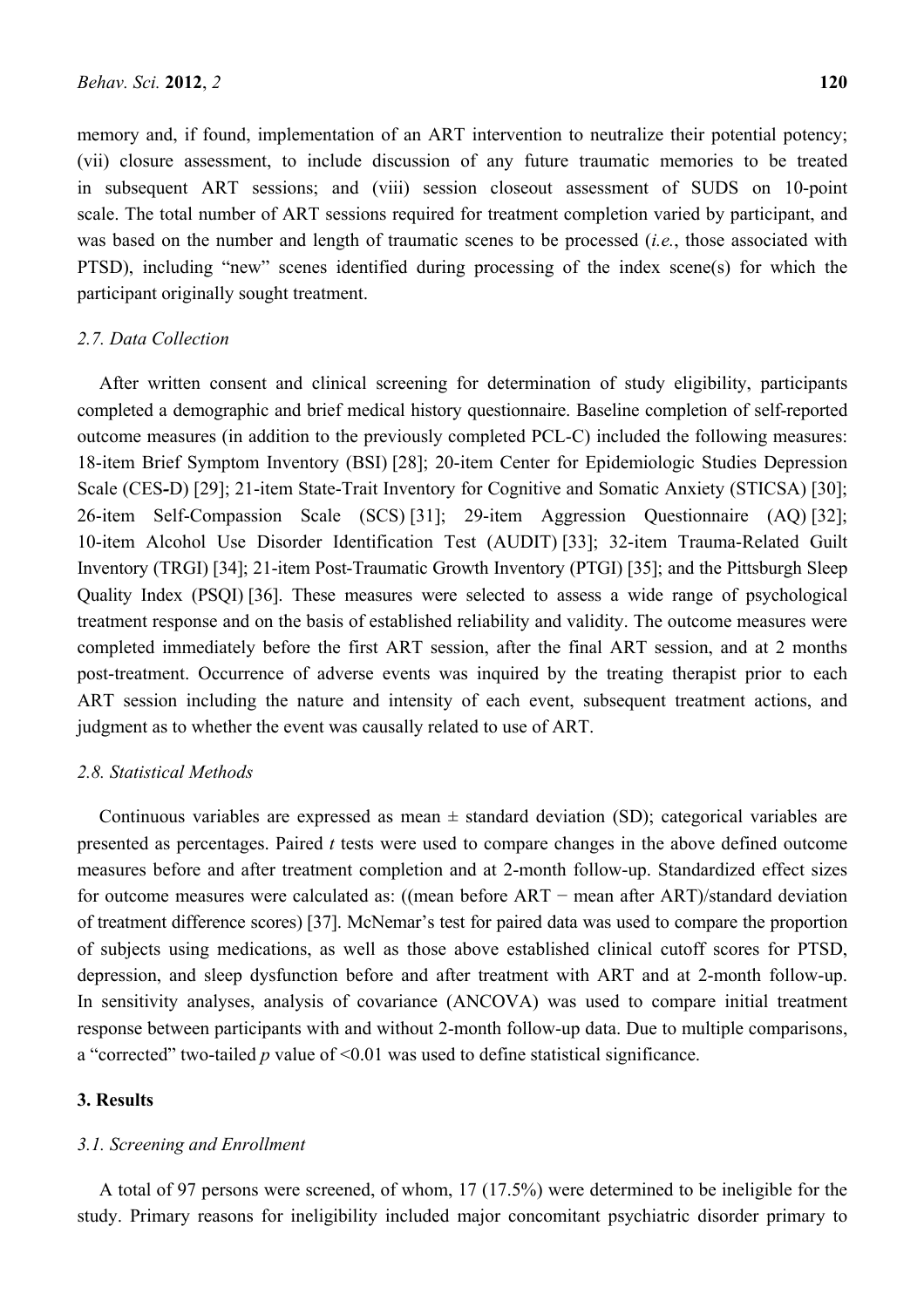psychological trauma or being in psychological crisis  $(n = 11)$ , and subclinical levels of symptomatology of psychological trauma  $(n = 4)$  (Figure 1). Among the 80 enrolled participants, 66 (82.5%) completed the full course of treatment including initial post-treatment assessment. The majority (64%) of participants who did not complete treatment stated work and personal schedule conflicts. The median number of ART sessions held was three for participants enrolled and four for those enrolled and who completed treatment.

**Figure 1**. Flow diagram of screening, enrollment, and treatment completion of study participants.



Principal reasons identified for non-completion were: (i) logistical and scheduling conflicts  $(n = 3)$ ; (ii) advice/interaction by another mental health professional  $(n = 2)$ ; difficulty in performing eye movements  $(n = 1$ , participant had a history of surgically-corrected amblyopia); and other/unspecified reasons  $(n = 8)$ . None of the 14 participants who did not complete treatment specified the occurrence of adverse effects. Among the 66 participants who completed the full course of treatment, 54 completed 2-month follow-up assessments and 12 were lost to follow-up. Most participants lost to follow-up stated work and personal schedule conflicts, as well as limited financial incentive from taking the time to complete questionnaires.

#### *3.2. Demographic and Presenting Characteristics*

The mean age of study participants was  $40.0 \pm 10.2$  years, 77% were female, 89% were of Caucasian race, and 29% were of Hispanic ethnicity (Table 1). The mean PDSQ T-score at study entry was  $53.7 \pm 8.6$  indicating, on average, clinically significant psychopathology, as well as high PTSD symptomatology as evidenced by a mean PCL-C score of  $54.5 \pm 13.0$ . Eleven participants (13.7%) had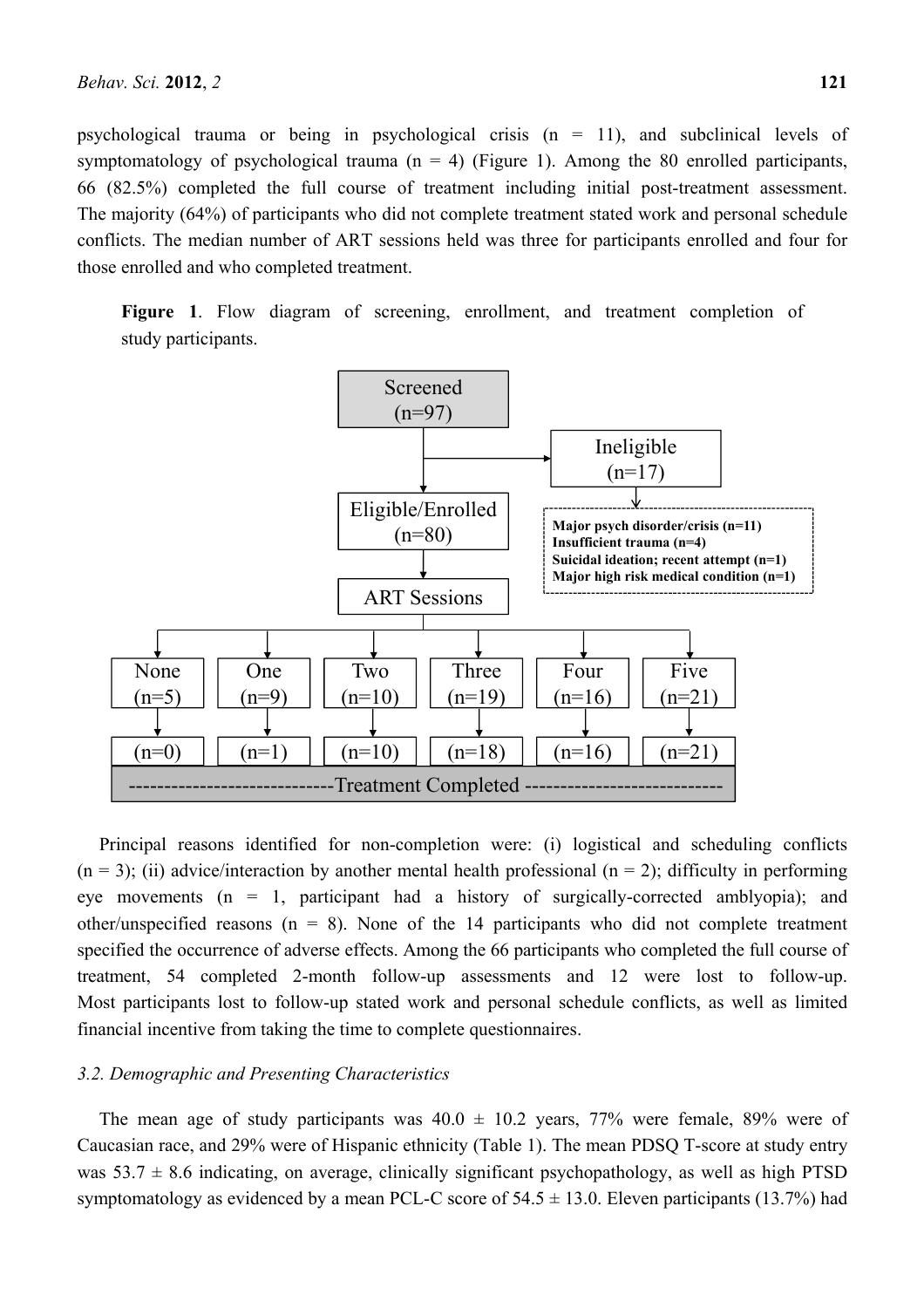PCL-C scores below 40 yet were enrolled in the study based on their PTSD subscale score on the PDSQ meeting the cutoff score of  $\geq$ 5 (10 of 11 participants), and all 11 participants endorsing at least 1 of the "critical" DSM-IV PTSD items. Of note, approximately half of all participants reported ≥5 traumatic memories still impacting their life, 80% reported living with traumatic memories for ≥7 years. The trauma(s) for which treatment was sought was classified as experiencing violent or abusive crime (51%), loss of a loved one (29%), divorce (11%), chronic or acute illness (10%), and other. Medication use at study entry was common and highly variable. This included current use of anti-anxiety medications (32.5% of all participants), anti-depressants (27.5%), pain medications (8.7%), sleep medications (7.5%), and anti-seizure medications (7.5%).

| Characteristic                                        | All $(n = 80)$  | Male ( $n = 18$ ) | Female ( $n = 62$ ) |
|-------------------------------------------------------|-----------------|-------------------|---------------------|
| Age in years (mean $\pm$ SD)                          | $40.0 \pm 10.2$ | $41.9 \pm 11.8$   | $40.6 \pm 9.8$      |
| Race $(\% )$                                          |                 |                   |                     |
| <b>Black or African American</b>                      | 7.5             | 0.0               | 9.7                 |
| White                                                 | 88.8            | 94.4              | 87.1                |
| Asian                                                 | 1.3             | 0.0               | 1.6                 |
| Native Hawaiian/Pacific Islander                      | 0.0             | 0.0               | 0.0                 |
| American Indian/Alaskan Native                        | 1.3             | 0.0               | 1.6                 |
| Not reported                                          | 1.2             | 5.6               | 0.0                 |
| Hispanic $(\% )$                                      | 28.6            | 5.6               | 35.6                |
| Married (%)                                           | 58.8            | 61.1              | 58.1                |
| Employed – full or part time $(\%)$                   | 59.8            | 72.2              | 55.9                |
| PDSQ score (mean $\pm$ SD) (T-score)                  | $53.7 \pm 8.6$  | $54.6 \pm 8.6$    | $53.5 \pm 8.6$      |
| Less than 40 $(\% )$                                  | 2.5             | 0.0               | 3.2                 |
| 40 to 60 $(\% )$                                      | 75.0            | 77.8              | 74.2                |
| More than 60 $(\% )$                                  | 22.5            | 22.2              | 22.6                |
| PCL-C score (mean $\pm$ SD)                           | $54.5 \pm 13.0$ | $57.3 \pm 14.3$   | $53.7 \pm 12.6$     |
| Less than 40 $(\% )$                                  | 13.8            | 11.1              | 14.5                |
| 40 to 60 $(\% )$                                      | 47.5            | 38.9              | 50.0                |
| More than $60$ (%)                                    | 38.8            | 50.0              | 35.5                |
| No. of traumatic memories still impacting life $(\%)$ |                 |                   |                     |
| $1$ to $2$                                            | 19.0            | 23.57             | 17.7                |
| $3$ to $4$                                            | 31.6            | 35.3              | 30.6                |
| 5 or more                                             | 49.4            | 41.2              | 51.6                |
| Previous treatment for PTSD/other MH condition (%)    | 67.9            | 50.0              | 73.3                |
| On disability for PTSD or other MH disorder (%)       | 10.1            | 5.9               | 11.3                |
| Guilt associated with traumatic memory(ies) $(\%)$    | 81.3            | 88.9              | 79.0                |
| Time lived with traumatic memory(ies) $(\%)$          |                 |                   |                     |
| Less than 1 year                                      | 6.3             | 5.6               | 6.5                 |
| 1 to 6 years                                          | 13.8            | 22.2              | 11.3                |
| 7 years or more                                       | 80.0            | 72.2              | 82.3                |

**Table 1.** Demographics and Presenting Characteristics.

PDSQ: Psychiatric Diagnostic Screening Questionnaire; PCL-C: PTSD Checklist, Civilian Version; MH: Mental Health.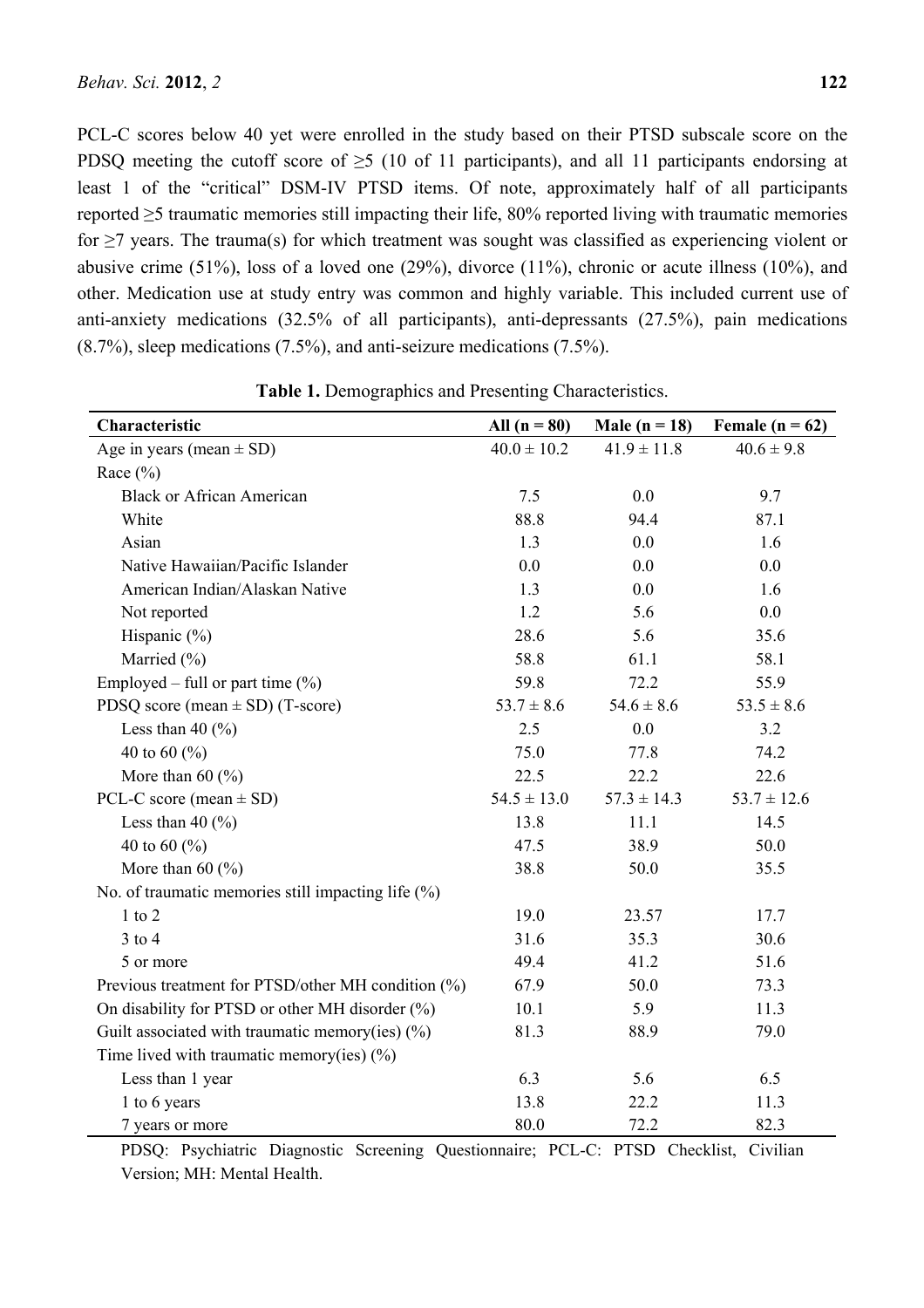### *3.3. Examination of Treatment Efficacy*

For the 54 subjects who completed treatment and had 2-month follow-up data, very large, statistically significant initial treatment effects were observed across a range of symptom measures (Table 2, left side). For the primary outcome of PTSD symptoms, the mean score on the PCL-C was  $54.5 \pm 12.2$  before ART *versus*  $31.2 \pm 11.4$  after ART (mean difference =  $22.8 \pm 13.5$ ; effect size = 1.72;  $p < 0.0001$ ). In rank order, the largest effect sizes observed were for the following measures: TRGI-Distress subscale (effect size =  $1.88$ ), BSI (effect size =  $1.74$ ), PCL-C (effect size = 1.72), STICSA-Cognitive Anxiety subscale (effect size = 1.62), and CES-D (effect size  $= 1.41$ ) ( $p \le 0.0001$  for all measures). Large clinical improvements in symptoms were also reported for subscales of the PTGI, STICSA-Somatic Anxiety subscale, PSQI, TRGI global guilt and guilt cognition subscales, and SCS ( $p < 0.0001$  for all measures).

In examining sustainability of treatment effects, symptom measure scores at 2 month follow-up were essentially parallel to those reported after treatment completion (Table 2, right side). In rank order, the largest pre-treatment to 2-month follow-up effect sizes observed were for the following measures: PCL-C (effect size = 1.98), TRGI-Distress subscale (effect size = 1.88), BSI (effect size = 1.57), and CES-D (effect size  $= 1.46$ ) ( $p \le 0.0001$  for all measures). Importantly, symptom scores did not differ statistically (at *p* < 0.01) between any of the initial post-treatment *versus* 2-month follow-up assessments with the exception of the STICSA-Cognitive Anxiety subscale score being nominally higher at 2 months (15.5  $\pm$  5.0 *versus* 17.5  $\pm$  6.8; *p* = 0.01), and conversely, alcohol use as measured by the AUDIT being nominally lower at 2 months  $(2.5 \pm 3.0 \text{ versus } 1.8 \pm 2.1; p = 0.0008)$ . Thus, results obtained post-treatment and at 2-month follow-up can be interpreted as approximately equivalent.

## *3.4. Subgroup Analyses*

In subgroup analyses by age ( $\leq 40$  *vs.*  $\geq 40$  years), number of reported traumas still impacting life ( $\leq$ 5 *vs.*  $\geq$ 5), presenting PCL-C score ( $\leq$ 50 *vs.*  $\geq$ 50), and presenting PDSQ-T score ( $\leq$ 50 *vs.*  $\geq$ 50), large, clinically significant reductions in symptoms of PTSD were consistently reported after treatment completion and at 2-month follow-up (Figure  $2 p \le 0.001$  for all comparisons with pre-treatment scores). For participants who presented with a PDSQ-T score of  $\leq 50$  (n = 19), respective before ART, after ART, and 2-month mean follow-up scores on the PCL-C were 44.6, 26.6, and 27.1. For participants who presented with a PDSQ-T score of  $\geq$  50 (n = 35), respective before ART, after ART, and 2-month mean follow-up scores on the PCL-C were 59.9, 33.7, and 31.6. Similar consistent and sustained treatment effects were observed for reductions in symptoms of depression across all subgroups examined (Figure  $3$   $p \le 0.001$  for all comparisons with pre-treatment scores). Although there was some overlap in the 95% confidence intervals for pre- and post-treatment PTSD and depression scores, this appeared to be due to imprecision in subgroup analyses (*i.e.*, small sample sizes), as effect sizes were consistent with those observed among the full cohort. In addition, favorable treatment effects were observed across all of the 8 treating therapists and the number of treatment sessions provided (data not shown).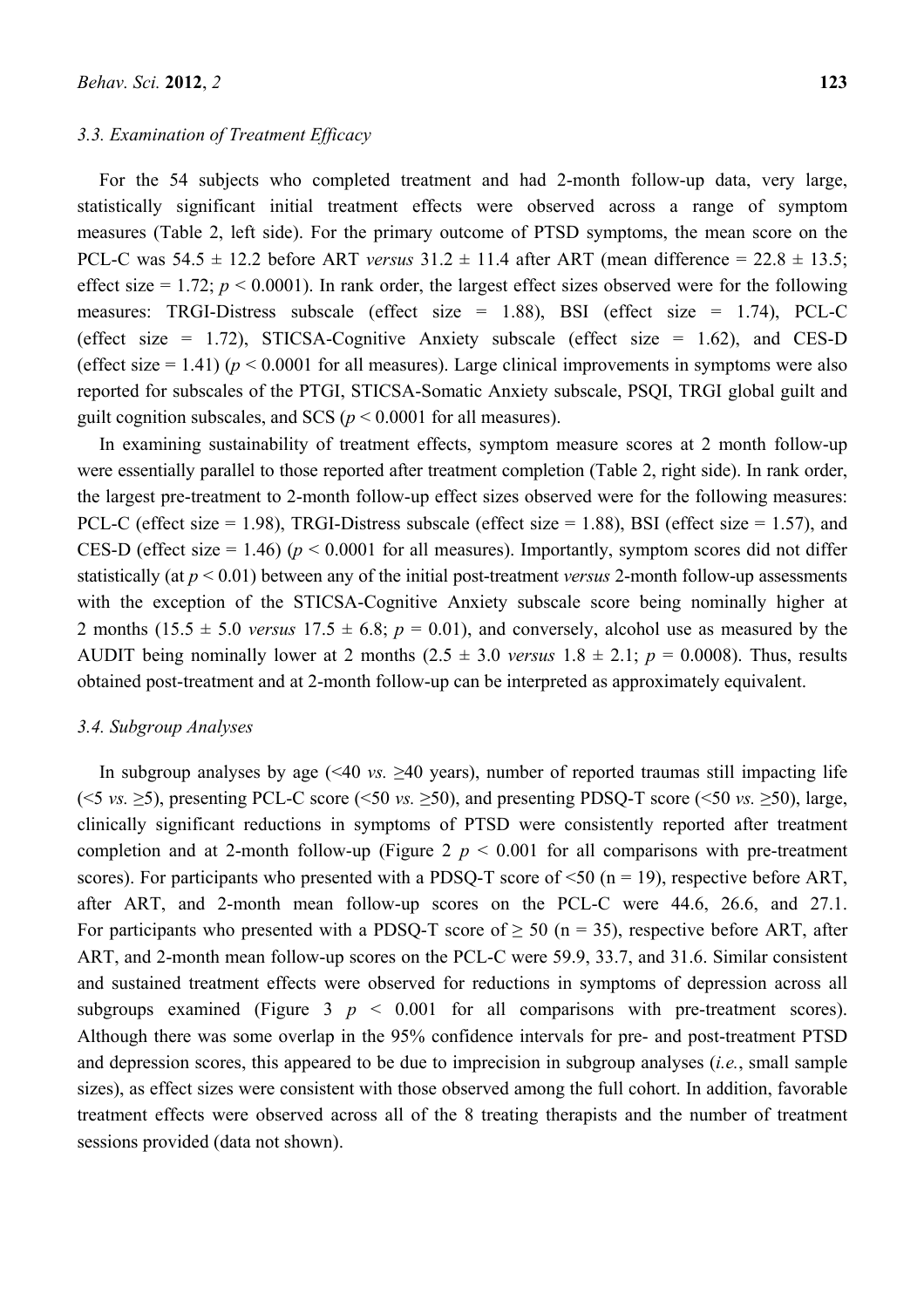| <b>Symptom Measure</b>          | <b>Pre-Versus Post-Treatment</b> |                  |                   |                    |           |          | Pre-Treatment Versus 2-Month Follow-Up |                  |             |                    |      |          |
|---------------------------------|----------------------------------|------------------|-------------------|--------------------|-----------|----------|----------------------------------------|------------------|-------------|--------------------|------|----------|
|                                 | N                                | Pre <sup>a</sup> | Post <sup>a</sup> | Diff <sup>ab</sup> | <b>ES</b> | P        | N                                      | Pre <sup>a</sup> | $2-Mo.a$    | Diff <sup>ab</sup> | ES   | P        |
| PTSD Checklist (PCL-C)          | 54                               | 54.5 (12.2)      | 31.2(11.4)        | 22.8(13.5)         | 1.72      | < 0.0001 | 54                                     | 54.5 (12.2)      | 30.0(12.4)  | 24.5 (12.4)        | 1.98 | < 0.0001 |
| Brief Symptom Inventory         | 52                               | 30.8(14.6)       | 10.1(10.8)        | 20.8(11.9)         | 1.74      | < 0.0001 | 54                                     | 30.7(14.3)       | 10.1(12.1)  | 20.7(13.1)         | 1.57 | < 0.0001 |
| CES-D (Depression)              | 54                               | 29.5(10.9)       | 11.8(11.1)        | 17.7(12.5)         | 1.41      | < 0.0001 | 54                                     | 29.5(10.9)       | 13.5(12.1)  | 16.0(11.0)         | 1.46 | < 0.0001 |
| STICSA (Somatic)                | 54                               | 20.6(6.9)        | 13.8(3.5)         | 6.9(6.2)           | 1.11      | < 0.0001 | 54                                     | 20.6(6.9)        | 14.9(5.0)   | 5.7(5.2)           | 1.10 | < 0.0001 |
| STICSA (Cognitive)              | 54                               | 25.2(6.6)        | 15.5(5.0)         | 9.7(6.0)           | 1.62      | < 0.0001 | 54                                     | 25.2(6.6)        | 17.5(6.8)   | 7.7(6.8)           | 1.14 | < 0.0001 |
| Pittsburgh Sleep Quality        | 46                               | 9.2(4.5)         | 6.4(4.4)          | 2.4(3.1)           | 0.87      | < 0.0001 | 45                                     | 9.3(4.6)         | 7.0(4.6)    | 2.4(3.7)           | 0.70 | < 0.0001 |
| Trauma Related Growth           |                                  |                  |                   |                    |           |          |                                        |                  |             |                    |      |          |
| Global Guilt                    | 54                               | 4.7(2.4)         | 1.6(1.9)          | 3.1(2.4)           | 1.28      | < 0.0001 | 54                                     | 4.7(2.4)         | 1.9(2.0)    | 2.8(2.8)           | 1.02 | < 0.0001 |
| <b>Distress</b>                 | 54                               | 18.9(4.1)        | 7.4(5.9)          | 11.2(6.0)          | 1.88      | < 0.0001 | 54                                     | 18.9(4.1)        | 8.2(5.9)    | 10.7(5.7)          | 1.88 | < 0.0001 |
| Guilt Cognition                 | 54                               | 44.7 (18.6)      | 24.1(13.2)        | 20.1(17.1)         | 1.17      | < 0.0001 | 54                                     | 44.7(18.6)       | 24.5 (15.2) | 19.7(19.0)         | 1.04 | < 0.0001 |
| Post-Traumatic Growth           |                                  |                  |                   |                    |           |          |                                        |                  |             |                    |      |          |
| I:Relation to Others            | 52                               | 12.3(6.9)        | 17.0(6.6)         | 4.8(4.4)           | 0.89      | < 0.0001 | 52                                     | 12.3(6.9)        | 15.3(6.8)   | 3.0(4.9)           | 0.66 | < 0.0001 |
| II: New Possibilities           | 52                               | 12.7(6.5)        | 16.9(6.6)         | 4.4(6.0)           | 0.72      | < 0.0001 | 52                                     | 12.7(6.5)        | 15.5(7.2)   | 2.8(5.5)           | 0.53 | 0.0009   |
| III: Personal Strength          | 52                               | 8.5(5.4)         | 11.8(6.2)         | 3.6(5.5)           | 0.63      | < 0.0001 | 52                                     | 8.5(5.4)         | 11.6(5.6)   | 3.1(4.6)           | 0.69 | < 0.0001 |
| IV: Spiritual Change            | 52                               | 5.3(2.9)         | 7.2(2.6)          | 2.0(2.7)           | 0.73      | < 0.0001 | 52                                     | 5.3(2.9)         | 6.4(3.0)    | 1.1(3.1)           | 0.36 | 0.008    |
| V: Appreciation-Life            | 52                               | 7.8(4.0)         | 9.6(4.2)          | 2.8(4.3)           | 0.44      | 0.001    | 52                                     | 7.8(4.0)         | 9.3(3.9)    | 1.5(4.0)           | 0.39 | 0.009    |
| Self-Compassion Scale           | 54                               | 66.8 (16.8)      | 84.4 (21.4)       | 16.4(19.9)         | 0.82      | < 0.0001 | 54                                     | 66.8(16.8)       | 81.7(21.8)  | 14.9(17.8)         | 0.84 | < 0.0001 |
| <b>Aggression Questionnaire</b> | 54                               | 77.2(20.2)       | 63.9(20.1)        | 13.2(13.5)         | 0.98      | < 0.0001 | 54                                     | 77.2(20.2)       | 64.5(21.0)  | 12.7(15.0)         | 0.85 | < 0.0001 |
| Alcohol Use (AUDIT)             | 52                               | 3.0(3.3)         | 2.5(3.0)          | 0.6(1.8)           | 0.26      | 0.03     | 54                                     | 2.9(3.3)         | 1.8(2.1)    | 1.1(2.3)           | 0.48 | 0.0008   |

**Table 2.** Self-Report Changes in Symptoms Before and After Treatment with ART.

<sup>a</sup> Presented as mean (standard deviation); <sup>b</sup> All mean differences are coded with positive numbers reflecting improvements in symptoms; ES: effect size. All comparisons of symptom measure scores at post-treatment *versus* 2-month follow-up were not statistically significant at P < 0.01 (specified level for statistical testing) with the following exceptions: STICSA-Cognitive ( $p = 0.01$ ); Alcohol Use-AUDIT ( $P = 0.005$ ).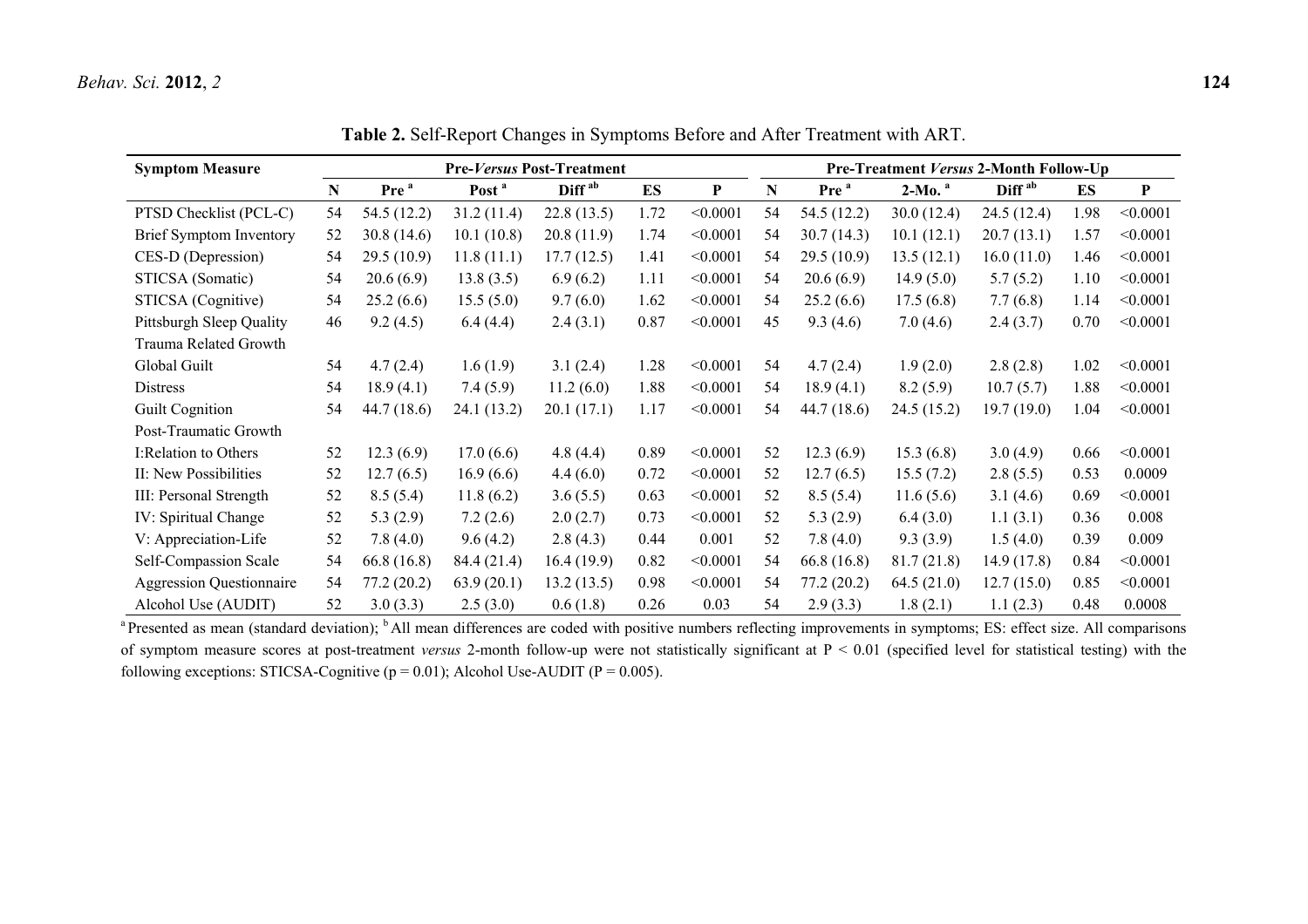**Figure 2.** Distribution of self-report scores on the PCL-C among subgroups at baseline, post-treatment, and 2-month follow-up. The rectangles depict the interquartile range; the lower and upper ends of the vertical lines with the diamonds depict the 5th and 95th percentiles, respectively.



**Figure 3.** Distribution of self-report scores on the CES-D among subgroups at baseline, post-treatment, and 2-month follow-up. The rectangles depict the interquartile range; the lower and upper ends of the vertical lines with the diamonds depict the 5th and 95th percentiles, respectively.

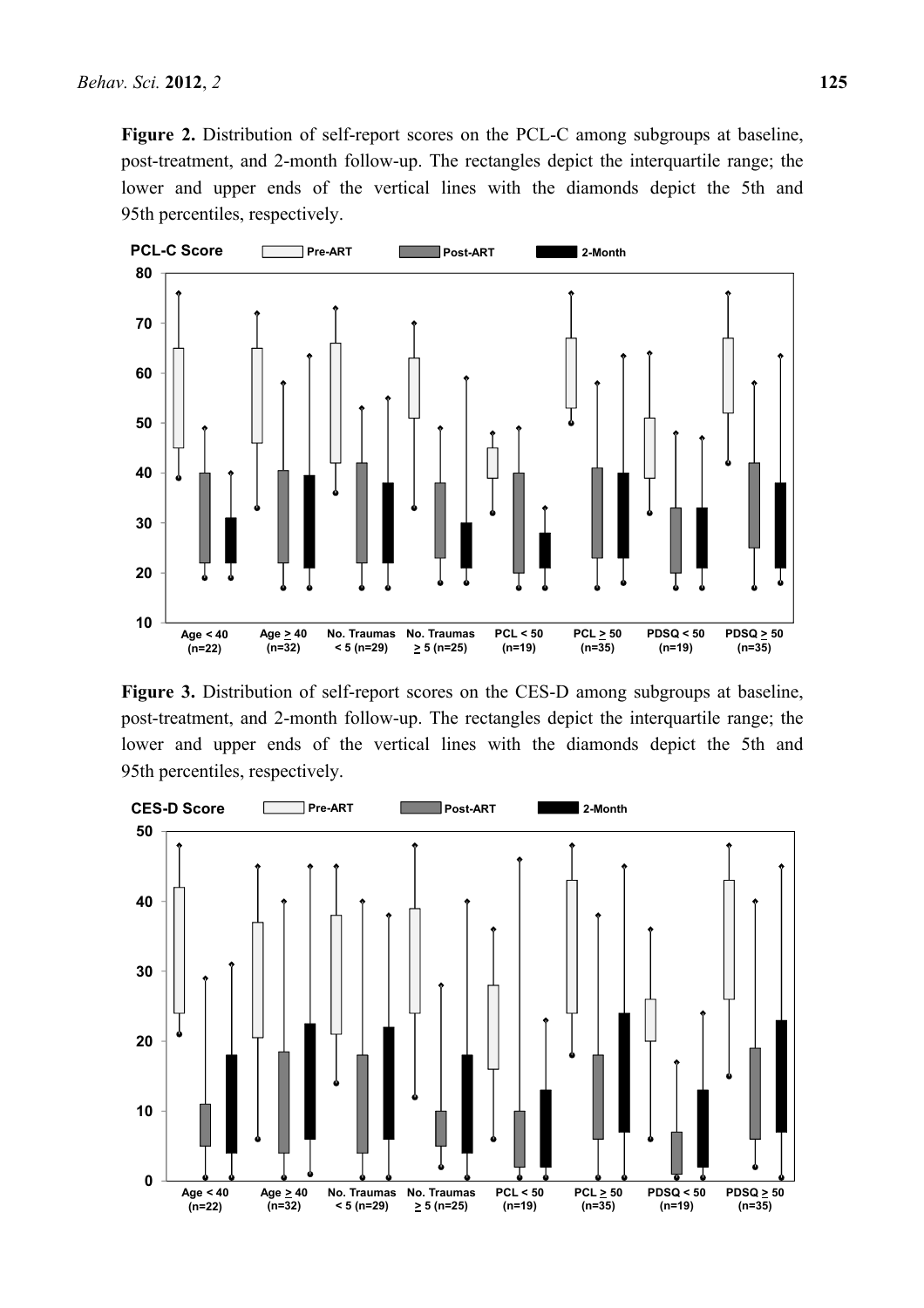#### *3.5. Clinical Interpretation of Treatment Effects*

The instruments used in this study measured symptom burden, as opposed to deriving formal diagnoses. However, for the PCL-C, various cutoff scores exist for screening or diagnosis of PTSD among different settings. A score of >44 has been shown to maximize diagnostic efficiency [21]. Using this cutoff score, respective percentages of participants meeting this diagnostic criterion of PTSD before ART, after ART, and at 2-month follow-up were 80% *versus* 17% *versus* 15% (Figure 4,  $p \le 0.001$  for all comparisons with pre-treatment scores). Similar results were observed in subgroups classified by age, presenting PDSQ score, and number of reported traumas still impacting life. A second way to "diagnose" PTSD using the PCL-C is by specific symptoms rated as "Moderately" or above, and requiring at least 1 B item (questions  $1-5$ ), 3 C items (questions  $6-12$ ), and at least 2 D items (questions 13–17) [22]. Using this definition, 61 of 80 enrolled participants (76.3%) had PTSD, of whom, 50 (82%) completed treatment. Of these 50 participants, 76% and 74% no longer met the definition of PTSD after treatment and at 2-month follow-up, respectively. A third way to "diagnose" and assess PTSD treatment response is based on a score of  $\geq 54$ , as determined by receiver operating characteristics (ROC) analysis in public sector mental health settings [38]. For the 26 participants with a PCL-C presenting score of  $\geq$ 54, the mean reduction (difference) from baseline on the PCL-C was substantial after treatment completion  $(30.3 \pm 12.0)$ ; effect size = 2.51, P < 0.0001) as well as at 2-month follow-up  $(29.7 \pm 14.4)$ ; effect size = 2.06, P < 0.0001).

**Figure 4.** Percentage of participants with PCL-C scores  $\geq$  44 (established clinical cutpoint) at baseline (minimal shading), post-treatment (moderate shading) and 2-month follow-up (dark shading).



For the CES-D, scores of  $\geq 16$  are traditionally interpreted as suggestive of clinically significant depression [39]. Respective percentages of participants meeting this definition of depression before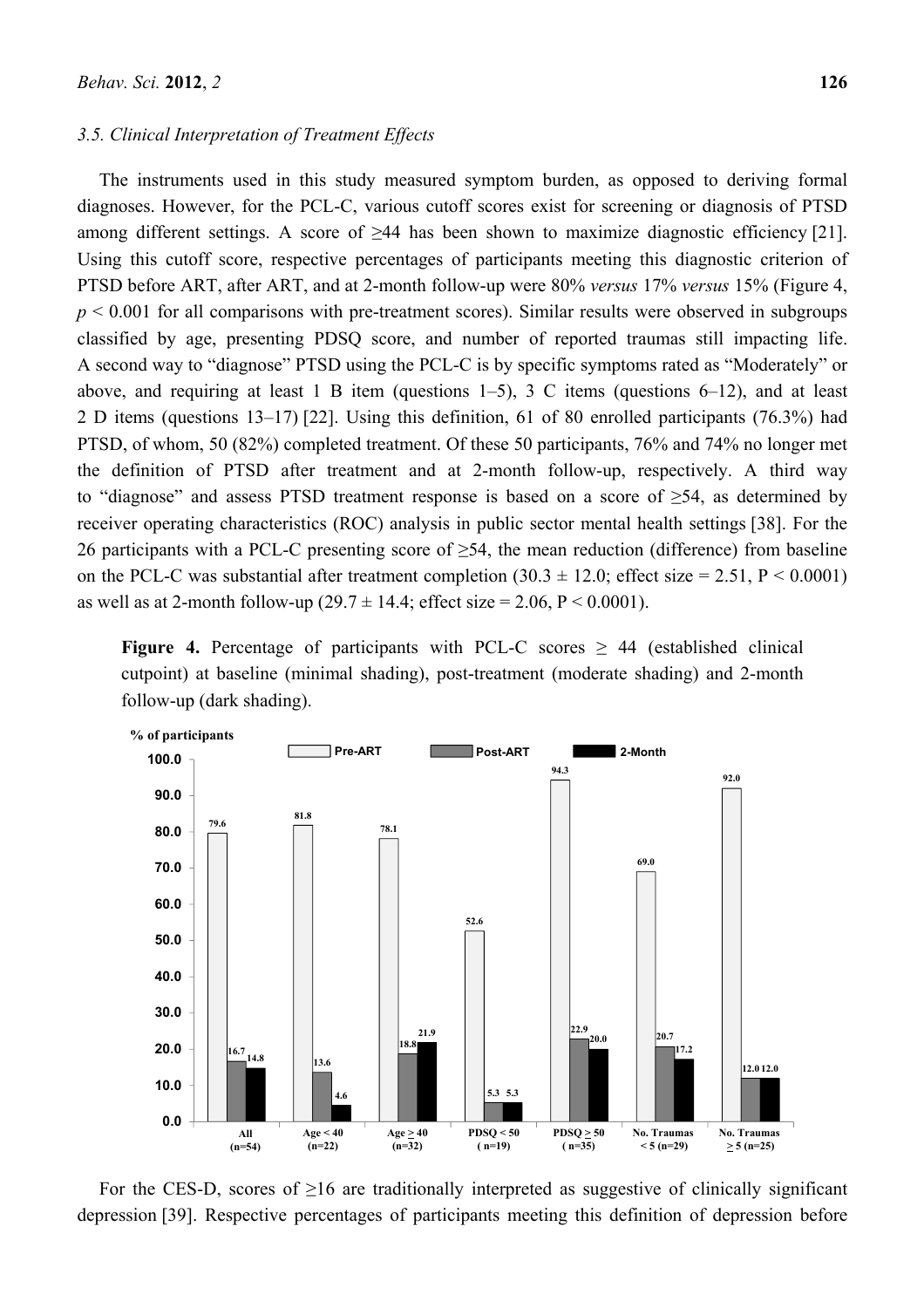ART, after ART, and at 2-month follow-up were 90% *versus* 28% *versus* 33% (*p* < 0.001 for all comparisons with pre-treatment scores). Therefore, while not formally diagnostic, treatment with ART resulted in substantial reduction in symptoms with a majority of participants scoring below diagnostic cutoff scores for PTSD and depression after treatment and at 2-month follow-up.

# *3.6. Medications*

Small, non-significant reductions ( $P > 0.05$ ) in the use of medications were reported comparing pre-treatment to 2-month follow-up. This included anti-anxiety medications (31.5% *vs.* 22.2%), anti-depressants (29.6% *vs.* 22.2%), medications for pain (7.4% *vs.* 5.6%), sleep medications (5.6% *vs.* 1.8%), and anti-seizure medications (9.3% *vs.* 7.4%).

# *3.7. Adverse Events*

No serious adverse events judged to be related to treatment with ART were reported during the course of treatment or during 2-month follow-up. During the treatment period (1–5 sessions), minor unrelated adverse events reported included headache and dizziness  $(n = 1)$ , lightheadedness  $(n = 1)$ , tension headache (n = 1), lack of motivation (n = 1), and waking during the night (n = 1). One participant reported mild depression after their first ART session which did not reoccur in subsequent sessions. A second participant reported feeling mildly depressed the day after an ART session.

# *3.8. Sensitivity Analyses*

As described above, 12 of 66 participants (18.2%) who completed ART did not have 2-month follow-up data, thereby representing a potential source of bias for the 2-month results. In ANCOVA adjusted for baseline PCL-C score, adjusted post-treatment means were similar between the 54 participants with follow-up data *versus* the 12 participants who completed treatment but did not have follow-up data (31.0 *versus* 29.1,  $p = 0.57$ ). Evidence of similar initial treatment response was observed for adjusted post-treatment mean scores on the CES-D (11.3 *versus* 13.4, *p* = 0.52) and BSI (9.7 *versus* 11.9, *p* = 0.44). In addition, 63 of 66 (95.5%) and 59 of 66 (89.4%) participants who completed treatment (irrespective of having follow-up data) had reductions of  $\geq$ 5 and  $\geq$ 10 points on the PCL-C from the baseline assessment, metrics that have defined to represent "reliable" and "clinically meaningful" change, respectively [40].Assuming the worst case scenario whereby all 14 participants who do not complete treatment failed to respond, this would result in rates of 78.7% and 73.7% for reliable and clinically meaningful change, respectively.

## **4. Discussion**

### *4.1. Summary of Findings*

In this first empirical report of ART, we observed substantial reductions in self-report symptoms of PTSD, depression, anxiety, and global physical and psychological symptoms, and improvements in trauma-related growth, sleep quality, and self-compassion after a median of 4 treatment sessions.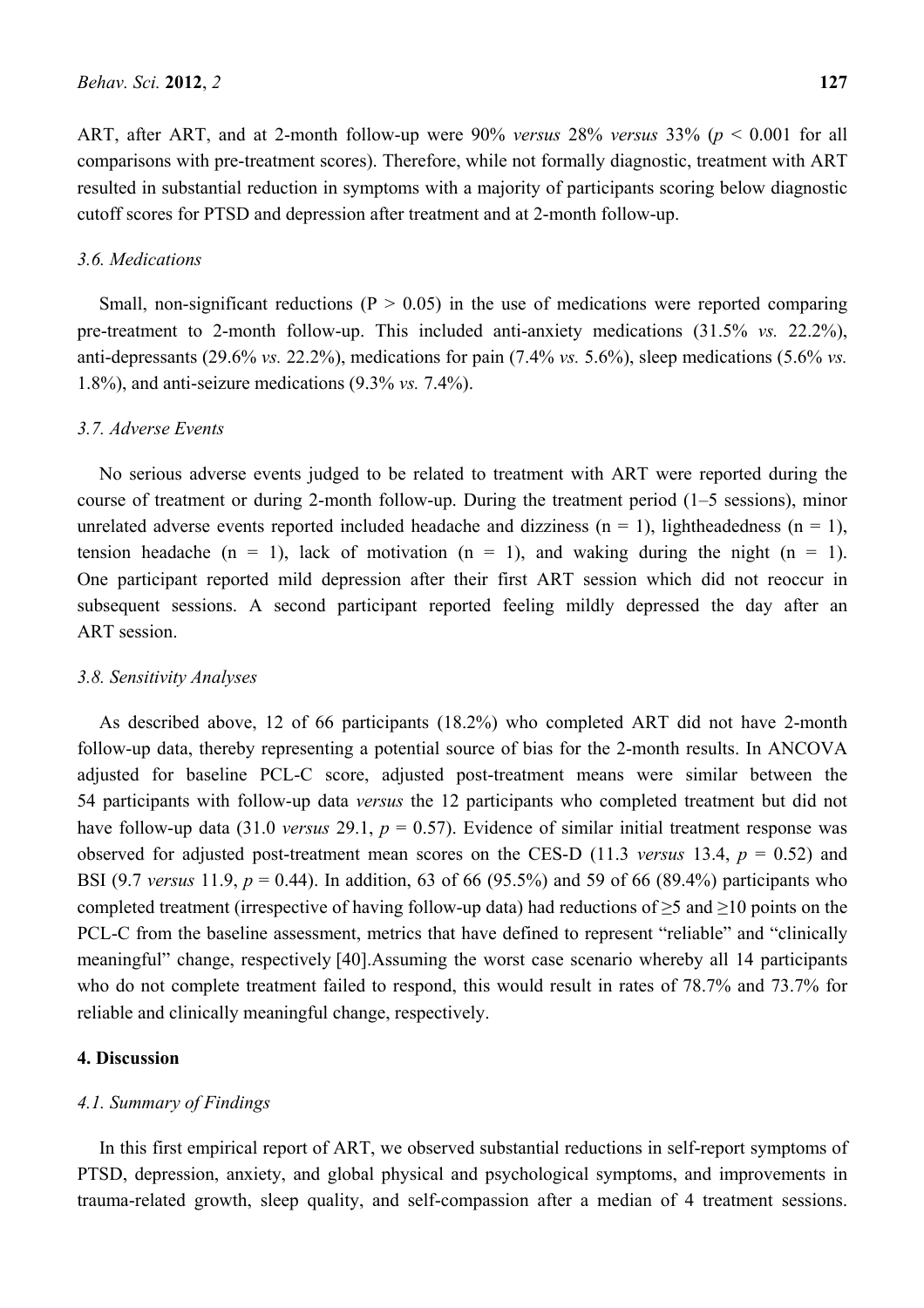Favorable results were consistently observed among all subgroups examined and at 2-month post-treatment follow-up. The majority of persons screened were judged to be eligible for the study, and approximately 83% of those enrolled were willing and able to complete the brief treatment regimen including completion of study questionnaires. In addition, no serious adverse effects were noted. Collectively, these results motivate future investigation of ART using controlled study designs, and possibly different clinical populations.

#### *4.2. Possible Therapeutic Mechanism*

Assuming that ART may be effective in resolving psychological trauma, the specific mechanism(s) by which this occurs is unknown. Within the realm of eye movement therapies, there is no consensus as to the therapeutic role of these movements. Existing hypotheses include those related to working memory [41], reciprocal inhibition [42], detached processing [43], inter-hemispheric integration [44], physiological effects [45], orienting response [46], and possible neurobiological mechanisms [18,25]. At the broadest level, we postulate that the protocol-specified sets of eye movements have a calming effect that may help to disengage the sympathetic response (e.g., increased heart rate, chest tightness, sweating, *etc.*) associated with recall of the traumatic memory and facilitate a reciprocal inhibition allowing enhanced information processing. This may occur in multiple ways.

First, the lateral left-right eye movements may simultaneously activate both hemispheres to foster inter-hemispheric communication in a "problem-solving" manner similar to that used during rapid eye movement (REM) sleep. Specifically, a hallmark of PTSD is disrupted sleep with intrusive, terrifying dreams and defective processing of emotionally laden memories [47]. The sets of eye movements with ART may "simulate" aspects of REM sleep. A proposed function of sleep-dependent memory consolidation is to discover the significance of a memory by facilitating its integration into a network of older, related memories [48], thereby providing a larger context and meaning for the event. Of note, both human [49] and animal [50] studies suggest that emotional memories are selectively processed during REM sleep, when more flexible and associative [51] cognitive processing occur. Images deleted (replaced) with ART may work in a similar manner as consolidation of information that takes place during REM sleep.

Second, as the patient seeks (is directed) to re-envision the traumatic event and direct a new narrative, the patient is able to imagine replacing images and sensations associated with the traumatic memory with self-selected images and sensations that are more pleasing and palatable. This process is strikingly similar to cognitive behavioral Imagery Rescripting techniques as described by Holmes, Arntz, and Smucker, where negative images are rescripted into positive images, or where an entirely new positive image may be created to address the patients' concerns [26]. However, ART involves an additional therapeutic element known as the "Director" intervention that directs the patient to establish a new narrative to address "unfinished business" in much the way Gestalt techniques are used experientially to achieve positive results. Success of this intervention is determined by the therapist asking the participant to pull up the original distressful images, and reporting being unable to do so.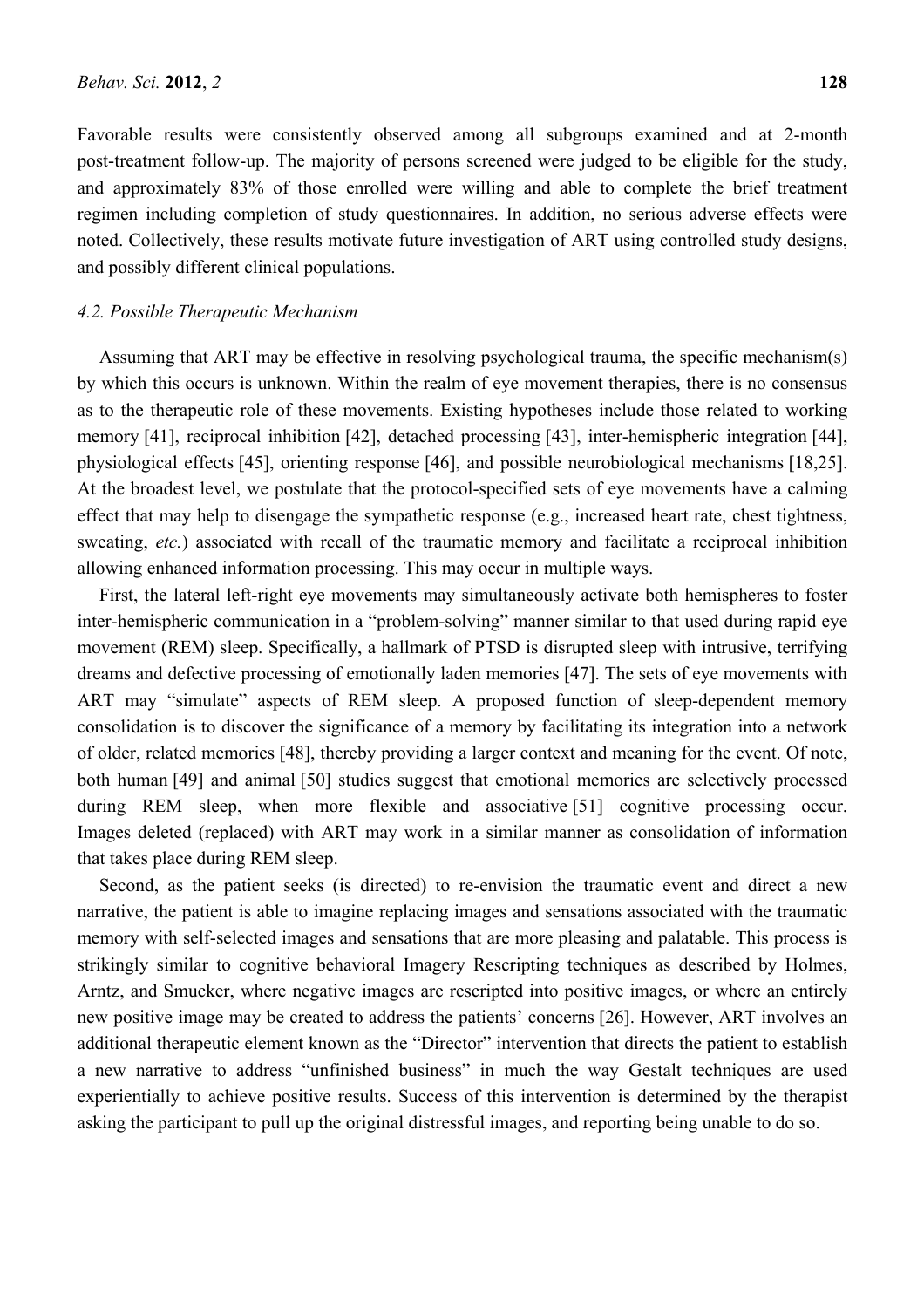# *4.3. Systemic Treatment Effects*

While ART was delivered principally to resolve symptoms of PTSD, large concomitant reductions were observed for symptoms of depression and cognitive and somatic anxiety, along with marked improvements in trauma-related growth, sleep quality, and self-compassion. At least 3 possibilities exist for these widespread and somewhat "non-specific" effects. First, given that PTSD is associated with a range of psychological and physical comorbid conditions [7,9], "systemic" clinical benefits are to be expected so long as traumatic experiences of the patient are the principal underlying source of their psychopathology. On the other extreme, it is possible that, at least in part, "non-specific" effects were observed simply from subject interaction with therapists (e.g., the Hawthorne effect). The observation that the reported treatment effects were sustained at 2-month follow-up (which did not include interaction with a therapist) would argue against a broad Hawthorne effect. Third, many of the self-report measures used are correlated and perhaps favorably endorsed at large through a general sense of increased hope and reduced distress through interaction with a therapist. Whereas concomitant reported treatment improvements in self-compassion and lower aggression would appear as domains distinct from increased hope and reduced distress, the lack of a formal control condition precluded quantification of the net benefits achieved from ART.

# *4.4. Current Treatment Modalities*

Guidelines from the recent Institute of Medicine (IOM) report on effective treatments for PTSD unanimously recommend cognitive behavioral therapies and most guidelines recommend EMDR [13,52]. While there is considerable empirical evidence of treatment effectiveness of PTSD with CBT (e.g., [53–56], and EMDR (e.g., [57,58]), these therapies (and other evidence-based modalities) may have significant limitations including: (i) lengthy treatment regimens (e.g., [59]) and (ii) significant post-treatment residual symptoms. The brevity of ART coupled with the very large, consistent, and sustained within-person effect sizes observed from this uncontrolled study provide a rationale for future controlled studies of this emerging therapy.

# *4.5. Strengths and Limitations*

There are several strengths to our study. First, all therapists were formally certified in ART using a standard protocol, recruited from the community, and possessed varying educational backgrounds at the masters and doctoral level. This provides some degree of generalizability across therapists, as well as standardization of the training and delivery of ART. Second, the self-report outcome measures utilized are reliable and valid instruments. Third, the cohort consisted of all consecutive eligible consenting cases (*i.e.*, no "cherry picking") which aids in generalizability of the study results. Finally, neither the founder of ART (L.R.) nor lead trainer (A.S.) performed any cases or participated in data collection or analysis.

Despite these strengths, there are several limitations. First and foremost, there was no control group to compare the results achieved with ART. This uncontrolled cohort study design is typical for an early stage evolving therapy such as ART, but can provide suggestion of effectiveness. Second, assessment of treatment efficacy of ART is based on changes in symptomatology. Thus, we cannot directly infer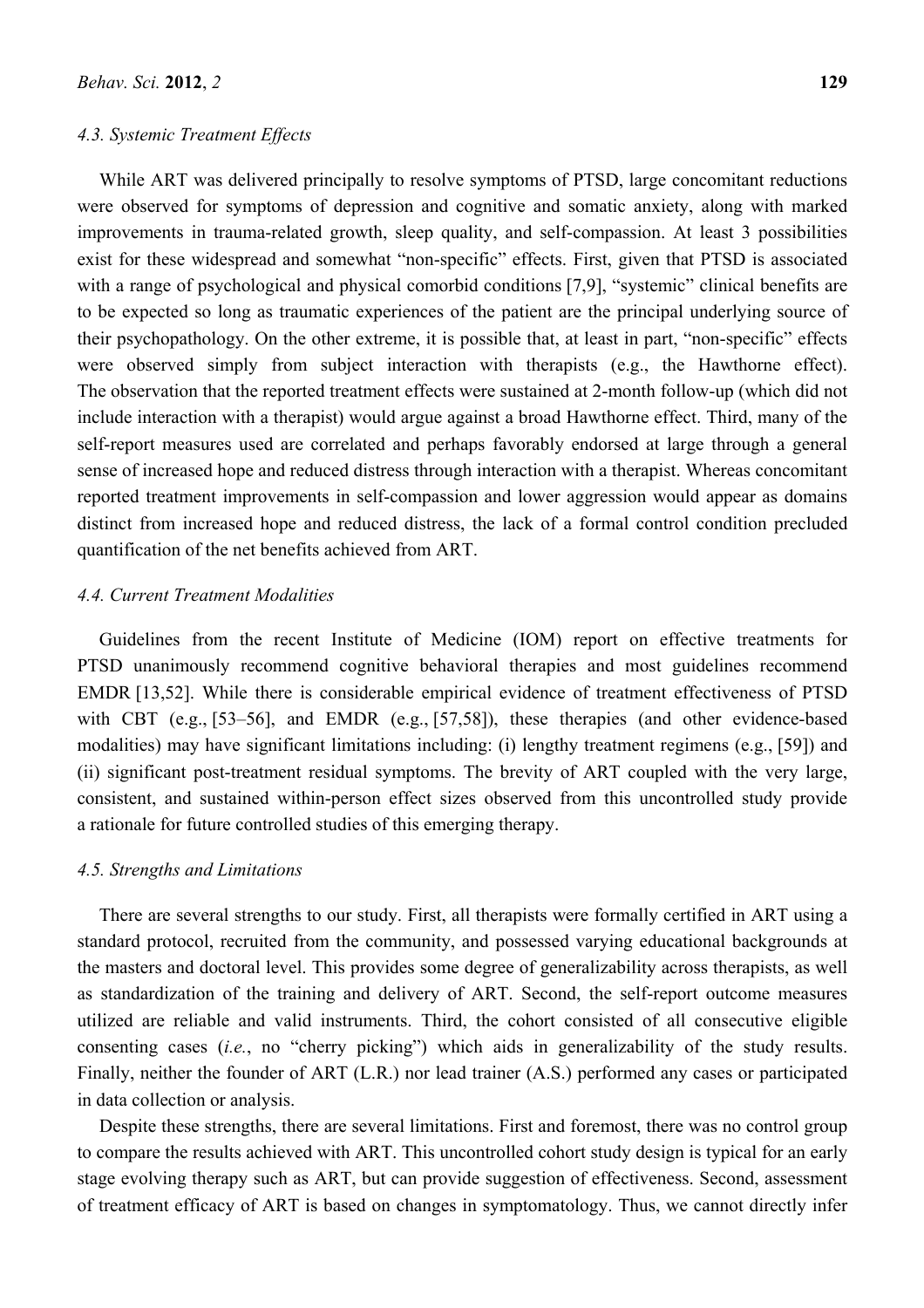from our data that use of ART results in change in DSM-derived diagnoses, such as PTSD. Having said this, in the theoretical development of ART, the focus on treating images from traumatic experiences aligns closely with PTSD DSM-IV-TR Criterion B [1]; Intrusive Recollection (*recurrent and intrusive distressing recollections of the event, including images, thoughts, or perceptions*); as well as Criterion F: Functional Significance (*clinically significant distress or impairment in social, occupational, or other important areas of functioning*). Moreover, very large treatment effects were observed among participants who presented with a PCL-C score  $\geq$ 54, an established optimal screening cutpoint for PTSD in public mental health settings [38]. The 2-month follow-up assessment included approximately 18% loss to follow-up which is a potential source of bias. However, the sensitivity analyses conducted showed similar initial treatment outcomes in those with and without 2-month follow-up data, and also indicated high rates of treatment response even assuming that all non-completers of treatment were non-responders. Finally, follow-up beyond 2-months and formal comparative effectiveness studies against established evidence-based psychotherapies are needed to fully assess the effectiveness of ART for treatment of PTSD.

# **5. Conclusions**

From this initial assessment, ART appears to be a brief, safe, and effective treatment for symptoms of PTSD and related psychological comorbidities. Future controlled studies with ART are warranted, particularly given its short treatment duration, and in light of current heightened emphasis on health care cost constraints, as well as the very large clinical burden of treatment of PTSD being experienced from the lengthy wars in Iraq and Afghanistan.

#### **Acknowledgements**

Supported in part by the Substance Abuse and Mental Health Services Administration (Grant # 1H79SM060142-01) and the Department of Defense (DoD) U.S. Army Medical Research and Materiel Command (USAMRMC) Telemedicine and Advanced Technology Research Center (TATRC) (Grant # W81XWH-10-1-0719) and a VA Career Scientist Award to DMD.

The sponsors had no role in the collection of study data or preparation, review, or approval of the manuscript. The primary statistician for the study, Rajendra Kadel, is independent of the funding sponsors and had full access to all of the data in the study. The Principal Investigator of the study, Kevin E. Kip, Ph.D., takes responsibility for the integrity of the data and the accuracy of the data analysis.

Ms. Rosenzweig is the developer of ART and has a commercial interest in its dissemination. She did not perform any cases or participate in data collection or analysis.

The contents do not represent the views of the Department of Veterans Affairs or the United States Government.

# **References**

1. American Psychiatric Association. *Diagnostic and Statistical Manual of Mental Disorders*, 4th ed.; American Psychiatric Association: Washington, DC, USA, 2000.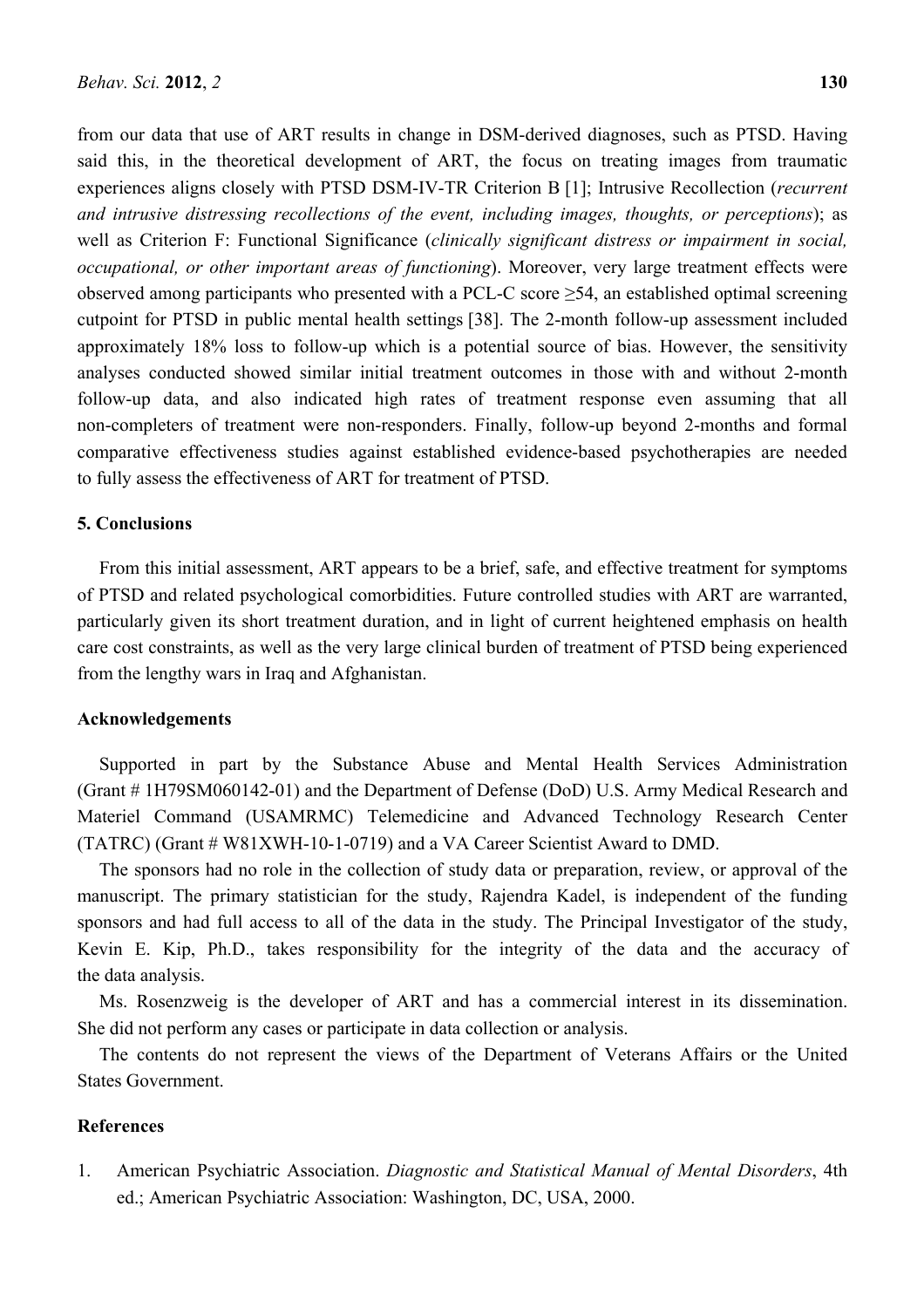- 2. Kessler, R.C.; Sonnega, A.; Bromet, E.; Hughes, M.; Nelson, C.B. Posttraumatic stress disorder in the national comorbidity survey. *Arch. Gen. Psychiatry* **1995**, *52*, 1048–1060.
- 3. National Comorbidity Survey. NCS-R appendix tables: Table 1. Lifetime prevalence of DSM-IV/WMH-CIDI disorders by sex and cohort. Table 2. Twelve-month prevalence of DSM-IV/WMH-CIDI disorders by sex and cohort. Available online: http://www.hcp.med.harvard.edu/ncs/publications.php (accessed on June 15 2011).
- 4. Tanielian, T.; Jaycox, L. *Invisible Wounds of War: Psychological and Cognitive Injuries, Their Consequences, and Services to Assist Recovery*; RAND Corporation: Santa Monica, CA, USA, 2008.
- 5. Kang, H.K.; Natelson, B.H.; Mahan, C.M.; Lee, K.Y.; Murphy, F.M. Post-traumatic stress disorder and chronic fatigue syndrome-like illness among Gulf War veterans: A population-based survey of 30,000 veterans. *Am. J. Epidemiol.* **2003**, *157*, 141–148.
- 6. Kulka, R.A.; Schlenger, W.A.; Fairbanks, J.A.; Hough, R.L.; Jordan, B.K.; Marmar, C.R.; Cranston, A.S. *Trauma and the Vietnam War Generation: Report of Findings from the National Vietnam Veterans Readjustment Study*; Brunner Mazel Publishers: New York, NY, USA, 1990.
- 7. Bisson, J.I. Post-traumatic stress disorder. *BMJ* **2007**, *334*, 789–793.
- 8. Davidson, J.R.T.; Foa, E.B. *Posttraumatic Stress Disorder: DSM-IV and Beyond*; American Psychiatric Press: Washington, DC, USA, 1993.
- 9. Hoge, C.W.; Terhakopian, A.; Castro, C.A.; Messer, S.C.; Engel, C.C. Association of posttraumatic stress disorder with somatic symptoms, health care visits, and absenteeism among Iraq war veterans. *Am. J. Psychiatry* **2007**, *164*, 150–153.
- 10. VA National Center for PTSD. Relationships and PTSD. Available online: http://www.ptsd.va.gov/public/pages/ptsd-and-relationships.asp (accessed on June 15 2011).
- 11. Oquendo, M.A.; Friend, J.M.; Halberstam, B.; Brodsky, B.S.; Burke, A.K.; Grunebaum, M.F.; Malone, K.M.; Mann, J.J. Association of comorbid posttraumatic stress disorder and major depression with greater risk for suicidal behavior. *Am. J. Psychiatry* **2003**, *160*, 580–582.
- 12. Foa, E.B.; Keane, T.M.; Friedman, M.J. *Effective Treatments for PTSD: Practice Guidelines from the International Society for Traumatic Stress Studies*; Guilford: New York, NY, USA, 2009.
- 13. Institute of Medicine. *Treatment of Posttraumatic Stress Disorder: An Assessment of the Evidence*; Institute of Medicine: Washington, DC, USA, 2008.
- 14. Ursano, R.J.; Bell, C.; Eth, S.; Friedman, M.J.; Norwood, A.E.; Pfefferbaum, B. Practice guideline for the treatment of patients with acute stress disorder and posttraumatic stress disorder. *Am. J. Psychiatry* **2004**, *161*, 3–31.
- 15. Resick, P.A.; Schnicke, M.K. *Cognitive Processing Therapy for Rape Victims: A Treatment Manual*; Sage Publications: Newbury Park, CA, USA, 1996.
- 16. Foa, E.B.; Rothbaum, B.O. *Treating the Trauma of Rape: Cognitive Behavioral Therapy for PTSD*; Guilford: New York, NY, USA, 1998.
- 17. Chemtob, C.M.; Tolin, D.F.; van der Kolk, B.; Pitman, R.K. *Eye Movement Desensitization and Reprocessing*; Guilford: New York, NY, USA, 2000.
- 18. Shapiro, F. *Eye Movement Desensitization and Reprocessing: Basic Principles, Protocols and Procedures*, 2nd ed.; Guilford: New York, NY, USA, 2001.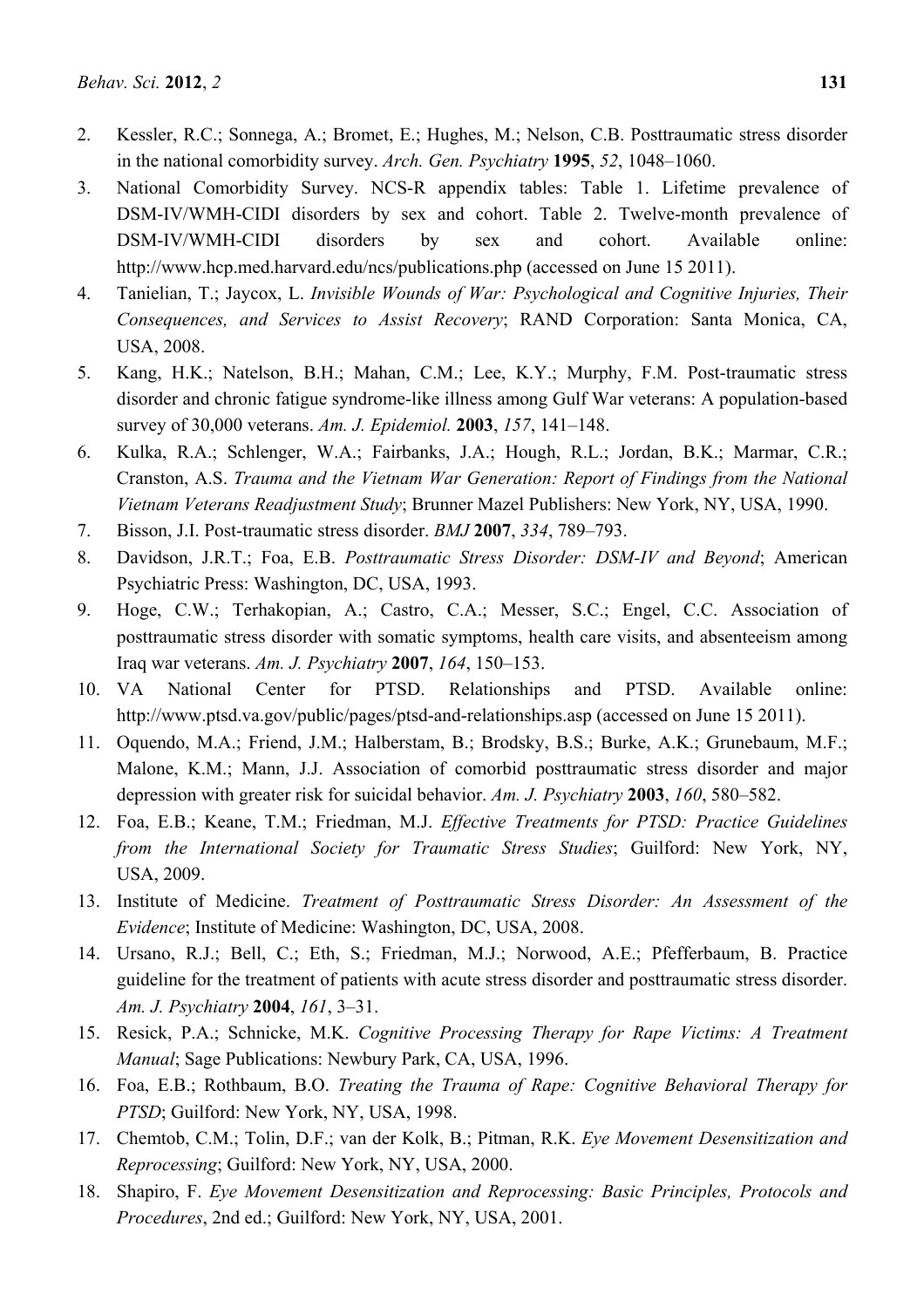- 19. Brady, K.; Pearlstein, T.; Asnis, G.M.; Baker, D.; Rothbaum, B.; Sikes, C.R.; Farfel, G.M. Efficacy and safety of sertraline treatment of posttraumatic stress disorder: A randomized controlled trial. *J. Am. Med. Assoc.* **2000**, *283*, 1837–1844.
- 20. VA National Center for PTSD. Clinicians Guide to Medications for PTSD. Available online: http://www.ptsd.va.gov/professional/pages/clinicians-guide-to-medications-for-ptsd.asp (accessed on January 18 2012).
- 21. Blanchard, E.B.; Jones-Alexander, J.; Buckley, T.C.; Forneris, C.A. Psychometric properties of the PTSD checklist (PCL). *Behav. Res. Ther.* **1996**, *34*, 669–673.
- 22. Weathers, F.; Litz, B.; Herman, D.; Huska, J.; Keane, T. The PTSD Checklist (PCL): Reliability, Validity, and Diagnostic Utility. *Paper presented at the Annual Convention of the International Society for Traumatic Stress Studies*, San Antonio, TX, USA, 24–27 October 1993.
- 23. Zimmerman, M.; Chelminski, I. A scale to screen for DSM-IV Axis I disorders in psychiatric out-patients: Performance of the Psychiatric Diagnostic Screening Questionnaire. *Psychol. Med.* **2006**, *36*, 1601–1611.
- 24. Zimmerman, M.; Mattia, J.I. A self-report scale to help make psychiatric diagnoses: The Psychiatric Diagnostic Screening Questionnaire. *Arch. Gen. Psychiatry* **2001**, *58*, 787–794.
- 25. Stickgold, R.A. EMDR: A putative neurobiological mechanism of action. *J. Clin. Psychol.* **2002**, *58*, 61–75.
- 26. Holmes, E.A.; Arntz, A.; Smucker, M.R. Imagery rescripting in cognitive behaviour therapy: Images, treatment techniques and outcomes. *J. Behav. Ther. Exp. Psychiatry* **2007**, *38*, 297–305.
- 27. Grunert, B.K.; Weis, J.M.; Smucker, M.R.; Christianson, H. Imagery rescripting and reprocessing therapy after failed prolonged imaginal exposure for posttraumatic stress disorder following industrial injury. *J. Behav. Ther. Exp. Psychiatry* **2007**, *38*, 317–328.
- 28. Derogatis, L.R. Brief Symptom Inventory (BSI)-18. Administration, scoring and procedures manual.; NCS Pearson Inc., Minneapolis, MN, 2001. Available online: http://psychcorp.pearsonassessments.com/HAIWEB/Cultures/enus/Productdetail.htm?Pid=PAg110& Mode=summary (accessed on June 13, 2012).
- 29. Radloff, L.S. The CES-D scale: A self-report depression scale for research in the general population. *Appl. Psychol. Meas.* **1977**, *1*, 385–401.
- 30. Ree, M.J.; French, D.; MacLeod, C.; Locke, V. Distinguishing cognitive and somatic dimensions of state and trait anxiety: Development and validation of the state-trait inventory for cognitive and somatic anxiety (STICSA). *Behav. Cogn. Psychother.* **2008**, *36*, 313–332.
- 31. Neff, K.D. The development and validation of a scale to measure self-compassion. *Self Identity* **2003**, *2*, 223–250.
- 32. Buss, A.H.; Perry, M. The aggression questionnaire. *J. Pers. Soc. Psychol.* **1992**, *63*, 452–459.
- 33. Saunders, J.B.; Aasland, O.G.; Babor, T.F.; de la Fuente, J.R.; Grant, M. Development of the Alcohol Use Disorders Identification Test (AUDIT): WHO collaborative project on early detection of persons with harmful alcohol consumption–II. *Addiction* **1993**, *88*, 791–804.
- 34. Kubany, E.S. Development and validation of the Trauma-Related Guilt Inventory (TRGI). *Psychol. Assess.* **1996**, *8*, 428–444.
- 35. Tedeschi, R.G.; Calhoun, L.G. The posttraumatic growth inventory: Measuring the positive legacy of trauma. *J. Trauma. Stress* **1996**, *9*, 455–471.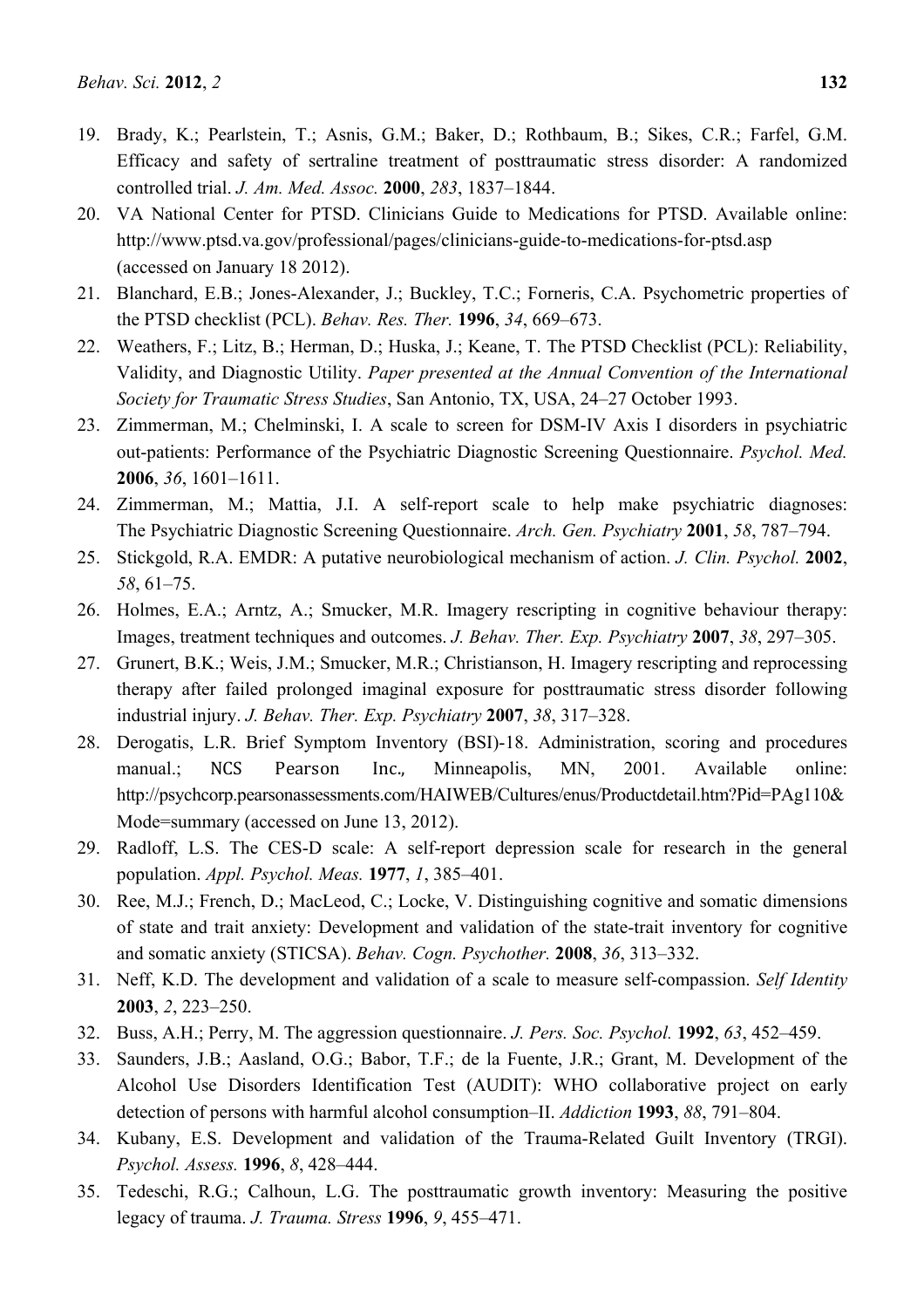- 36. Buysse, D.J.; Reynolds, C.F.; Monk, T.H.; Berman, S.R.; Kupfer, D.J. The Pittsburgh Sleep Quality Index: A new instrument for psychiatric practice and research. *Psychiatr. Resid.* **1989**, *28*, 193–213.
- 37. Morris, S.B.; DeShon, R.P. Combining effect size estimates in meta-analysis with repeated measures and independent-groups designs. *Psychol. Methods* **2002**, *7*, 105–125.
- 38. Grubaugh, A.L.; Elhai, J.D.; Cusack, K.J.; Wells, C.; Frueh, B.C. Screening for PTSD in public-sector mental health settings: The diagnostic utility of the PTSD checklist. *Depress. Anxiety* **2007**, *24*, 124–129.
- 39. McDowell, I.; Newell, C. *Measuring Health, a Guide to Rating Scales and Questionnaires*, 2nd ed.; Oxford University Press: New York, NY, USA, 1996.
- 40. Monson, C.M.; Gradus, J.L.; Young-Xu, Y.; Schnurr, P.P.; Price, J.L.; Schumm, J.A. Change in posttraumatic stress disorder symptoms: Do clinicians and patients agree? *Psychol. Assess.* **2008**, *20*, 131–138.
- 41. Andrade, J.; Kavanagh, D.; Baddeley, A. Eye movements and visual imagery: A working memory approach to the treatment of post-traumatic stress disorder. *Br. J. Clin. Psychol.* **1997**, *36*, 209–233.
- 42. van den Hout, M.; Muris, P.; Salemink, E.; Kindt, M. Autobiographical memories become less vivid and emotional after eye movements. *Br. J. Clin. Psychol.* **2001**, *40*, 121–130.
- 43. Lee, C.W.; Taylor, G.; Drummond, P.D. The active ingredient in EMDR: Is it traditional exposure or dual focus of attention? *Clin. Psychol. Psychother.* **2006**, *13*, 97–107.
- 44. Christman, S.D.; Garvey, K.J.; Proper, R.E.; Phaneuf, K.A. Bilateral eye movements enhance the retrieval of episodic memories. *Neuropsychology* **2003**, *17*, 221–229.
- 45. Sacka, M.; Lempa, W.; Steinmetz, A.; Lamprecht, F.; Hofmann, A. Alterations in autonomic tone during trauma exposure using eye movement desensitization and reprocessing (EMDR)–Results of a preliminary investigation. *J. Anxiety Disord.* **2008**, *22*, 1264–1271.
- 46. MacCulloch, M.J.; Feldman, P. Eye movement desensitization treatment utilizes the positive visceral element of the investigatory reflex to inhibit the memories of post-traumatic stress disorder: A theoretical analysis. *Br. J. Psychiatry* **1996**, *169*, 571–579.
- 47. Foa, E.B.; Kozak, M.J. Emotional processing of fear: Exposure to corrective information. *Psychol. Bull.* **1986**, *99*, 20–35.
- 48. Paller, K.A.; Voss, J.L. Memory reactivation and consolidation during sleep. *Learn. Mem.* **2004**, *11*, 664–670.
- 49. Wagner, U.; Gais, S.; Born, J. Emotional memory formation is enhanced across sleep intervals with high amounts of rapid eye movement sleep. *Learn. Mem.* **2001**, *8*, 112–119.
- 50. Datta, S. Avoidance task training potentiates phasic pontine-wave density in the rat: A mechanism for sleep-dependent plasticity. *J. Neurosci.* **2000**, *20*, 8607–8613.
- 51. Walker, M.P.; Stickgold, R. Sleep, memory and plasticity. *Annu. Rev. Psychol.* **2006**, *57*, 139–166.
- 52. Seidler, G.H.; Wagner, F.E. Comparing the efficacy of EMDR and trauma-focused cognitive-behavioral therapy in the treatment of PTSD: A meta-analytic study. *Psychol. Med.* **2006**, *36*, 1515–1522.